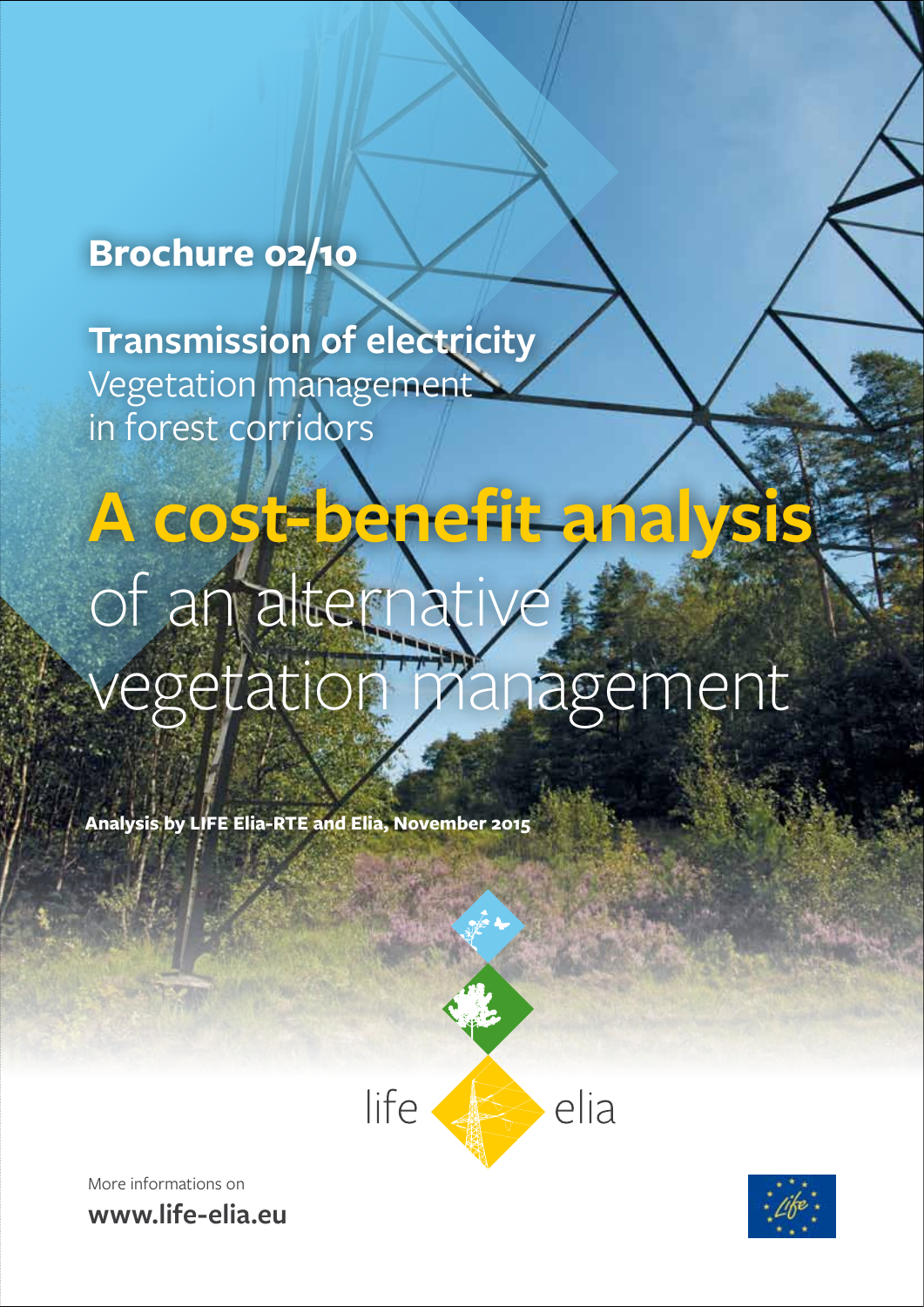## Table of contents

| 1. | Summary                                                | $\overline{3}$ |
|----|--------------------------------------------------------|----------------|
| 2. | Scope and Diffusion                                    | $\overline{3}$ |
|    | Scope<br>2.1.                                          | 3              |
|    | Diffusion<br>2.2.                                      | 3              |
| 3. | Introduction                                           | $\overline{4}$ |
|    | <b>LIFE Elia-RTE</b><br>3.1.                           | $\overline{4}$ |
|    | Aim of the document<br>3.2.                            | 4              |
|    | 3 possible levels of analysis<br>3.3.                  | $\overline{4}$ |
| 4. | Basic data for comparison                              | 6              |
|    | Unit of comparison: € per ha per year<br>4.1.          | 6              |
|    | Traditional management data - Elia<br>4.2.             | 6              |
|    | Alternative management data- LIFE Elia<br>4.3.         | 7              |
|    | Lengths of the network<br>4.4.                         | 15             |
| 5. | Comparison of the two management methods               | 16             |
|    | Comparison of the costs of external assistance<br>5.1. | 16             |
|    | Other impacts<br>5,2.                                  | 20             |
| 6. | Conclusions and prospects                              | 22             |
|    | Conclusions<br>6.1.                                    | 22             |
|    | Prospects<br>6.2.                                      | 23             |



The LIFE ELIA project is co-financed by the European Union's LIFE+ programme.

#### **LIFE Elia**

Using electricity transmission network routes as active vectors for positive developments in biodiversity

**EC Reference** LIFE10 NAT/BE/709

**General Coordination** Gérard Jadoul gerard.jadoul@gmail.com

SPW

Service public<br>de Wallonie







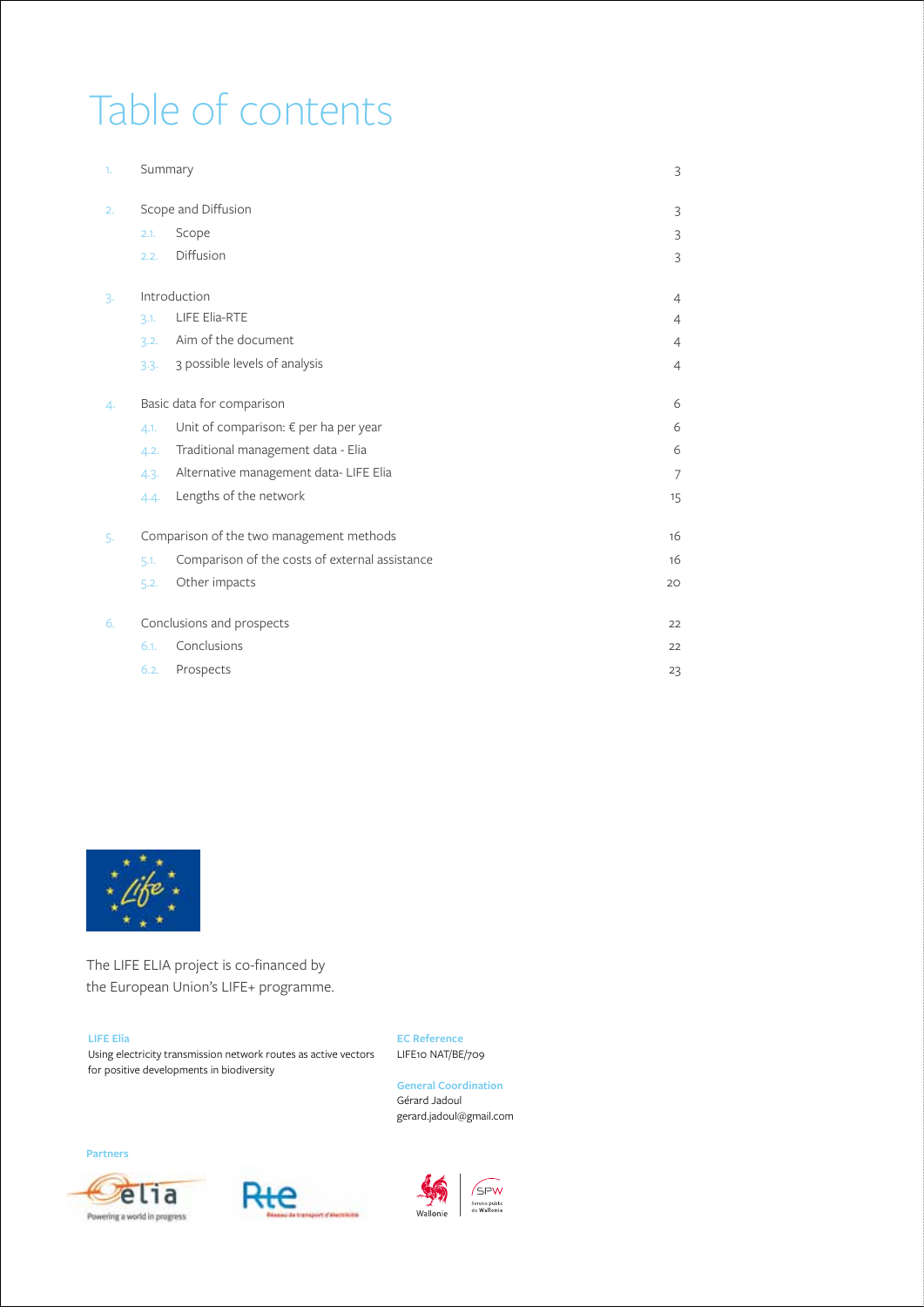## Summary

**1**

**2**

The second chapter of this document describes the framework in which this document has been created.

The third chapter summarises the LIFE Elia project, the aim of this document and the data used for the comparison.

The fourth chapter brings together the data that will be processed in order to compare the two approaches. The financial data on Elia's "traditional" management of the vegetation are calculated, as well as those from the LIFE Elia project.

The fifth chapter enables to put the Elia and LIFE Elia data into perspective and to compare them by basing them on an annual management cost per hectare. The other impacts of each management method are also mentioned.

The sixth chapter draws conclusions from this cost-benefit analysis and discusses the possible future developments.

## Scope and Diffusion

## 2.1. Scope

This document was created by the LIFE Elia team and Elia between November 2014 and March 2015. A specific working group made up of LIFE Elia team and Elia members from Environment, Maintenance and Budget/Finance Departments was established in September 2014 to oversee the creation of the document.

## 2.2. Diffusion

This cost-benefit analysis is expected by numerous actors in the field of electricity transmission and maintenance of forest corridors in Belgium and Europe.

It will be supplied to the project partners, the other transmission system operators (TSO), the European Commission and more widely to our international partners (ENTSO-E, CIGRE, RGI) and also to other interested partners as required.

## **List of acronyms**

**AEM** Agro-environmental measure, **LIFE** L'Instrument Financier pour l'Environnement (Financial instrument for the environment), **TSO** Transmission System Operator, **WACC** Weighted Average Cost of Capital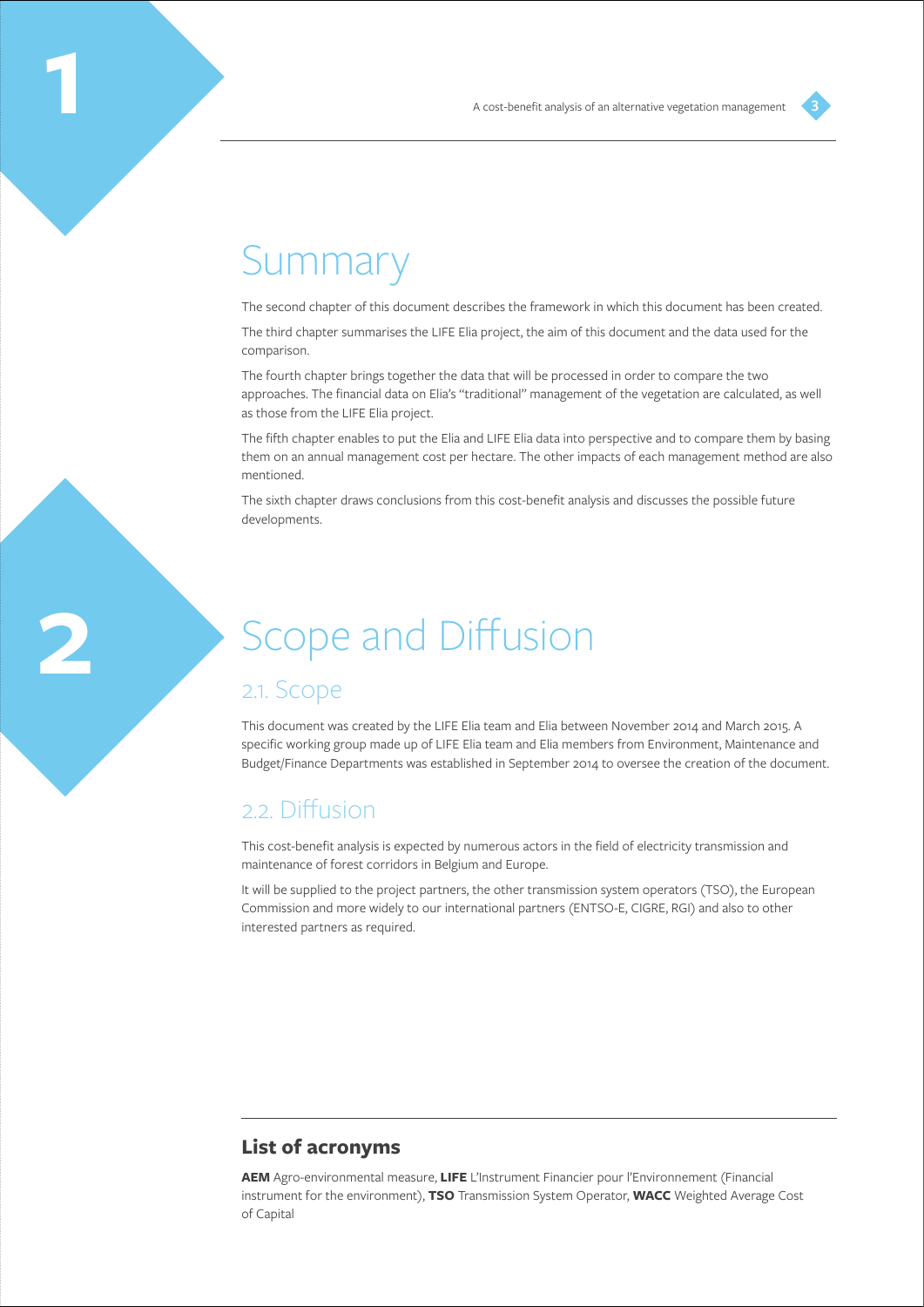## Introduction

## 3.1. LIFE Elia-RTE

The main objective of the LIFE Elia-RTE project is to transform the routes through forests taken by highvoltage lines in Belgium and France into ecological corridors.

The 7 actions<sup>1</sup> carried out as part of the project aim to combine electricity security with biodiversity. The innovative vegetation management practices carried out by the project involve local partners and are raising the awareness of stakeholders in terms of taking biodiversity into account.

With total funding of €3 000 000, the project is cofinanced by the European Commission (38%), the Walloon Regional government (27%), Elia<sup>2</sup> (22%) and RTE<sup>3</sup> (13%).

The project is led by a team of 7; it began in September 2011 and will end in December 2017.



Walloon Region **27%**

## 3.2. Aim of the document

As part of the project, the European Commission is willing to get an evaluation both of the biological and economic impacts<sup>4</sup> of the alternative vegetation management practices implemented in the LIFE Elia-RTE project.

The aim of this document is to assess the economic impacts of the actions taken in the LIFE project by comparing them with the traditional vegetation management currently implemented by Elia in Belgium.

This analysis will also be a method of decision-making for the future management of the entire network located in forests in Belgium and for other operators. The sites located in France, where the project works in close collaboration with RTE, are not included in this analysis.

## 3.3. 3 possible levels of analysis

In order to compare both management methods, "traditional" and "LIFE Elia alternative", it would be most appropriate if we take into account all the costs and impacts which they generate for the Transmission System Operator.

There are 3 levels that can be analysed in this context:

Level 1: costs of external assistance: the amounts required to carry out traditional vegetation management, or those from installation and management actions of the LIFE Elia. All these tasks carried out by subcontractors (rotary milling or pruning for Elia, various restoration actions for LIFE Elia (see chapter 5));

- **3** Transmission System operator in France
- **4** One of the actions of the project consists of carrying out annual identifications and counts of the following on the sections of electrical corridors worked by LIFE: dragonflies, butterflies, birds, amphibians, bats and plants.

**<sup>1</sup>** The planting or restoration of structured forest edges, the planting of orchards for genetical conservation purposes, the restoration of natural habitats, the creation of natural ponds, combating invasive species, intalling pasture and grazing areas and sowing flower meadows.

**<sup>2</sup>** Transmission System operator in Belgium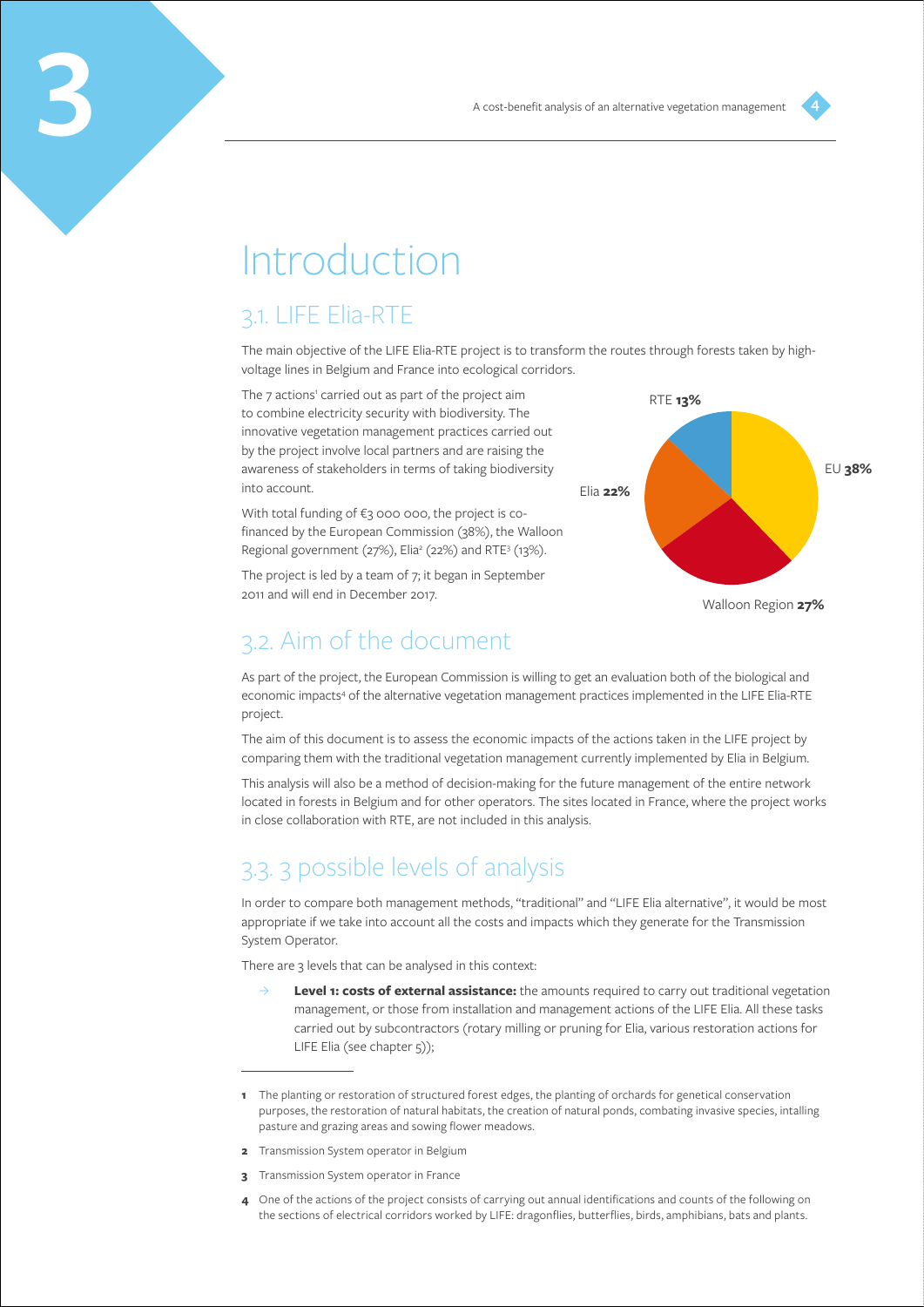- 
- ȝ **Level 2: staff:** staff time needed, both at Elia and on the LIFE Elia team, to introduce the actions and carry them out (patrols, mapping, contact with the managers/owners, creation of specifications, tenders, monitoring, approval of sites, etc.). This cost is in addition to external assistance;
- ȝ **Level 3: other impacts:** impacts on the company's image, facilitation of the relationship with governments, facilitation in order to obtain permits, landscape improvement, reducing risks of blackouts, ecological services provided by the natural environment, agreements with nature protection associations, etc.

Although level 1, **external assistance**, can be estimated precisely using invoices for carrying out the works, level 2 costs, staff is much less obvious to evaluate precisely. This needs records of working hours, broken down rigorously into different tasks. Estimating precisely the number of hours put into a project for one area is not easy, considering that, in a traditional use of time, these hours are distributed by an operator carrying out different tasks on several sites concurrently.

Level 3, **other impacts**, is very difficult to estimate and requires complex evaluation techniques which are difficult to apply as part of this analysis (see chapter 6). Nevertheless, it would be very interesting to try to evaluate these impacts through an external analysis carried out by experts in this field. Paradoxically, it is this level, as well as level 1, which should be of most interest to the TSO ! For information's sake, several TSOs<sup>5</sup> have decided that, even if the cost of external assistance were the same for traditional management and management that favours biodiversity, they would opt for innovative management, given the obvious benefit in terms of other impacts.

**<sup>5</sup>** RTE (France), REE (Spain), APG (Austria)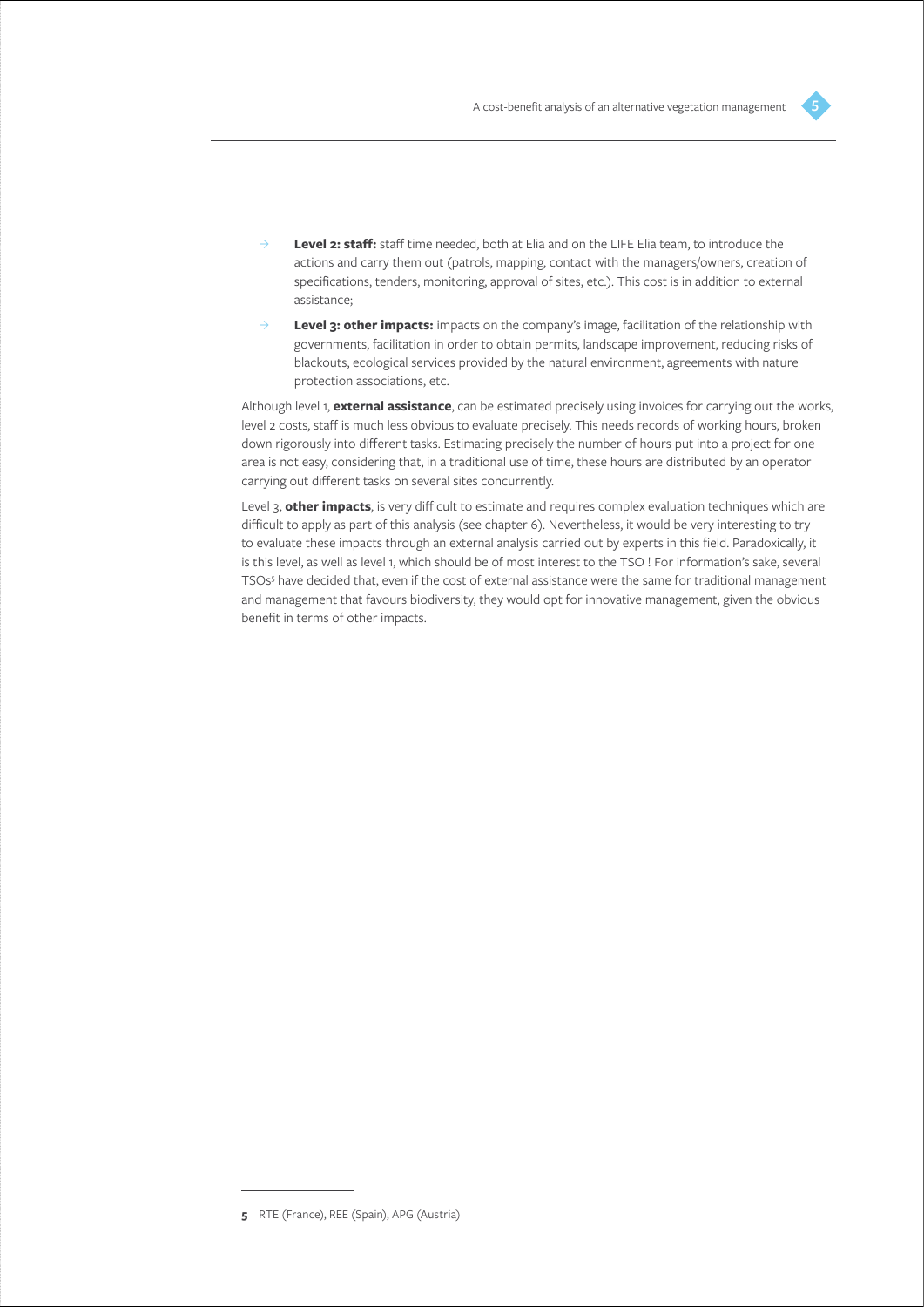

## Data for comparison

## 4.1. Unit of comparison: € per ha of corridor per year

The most appropriate unit of cost comparison is the amount in **€ per ha of forest corridor per year (€/ha/year)**. The costs are stated excluding VAT.

## 4.2. Traditional management data - Elia

## 4.2.1. Nature of works carried out

The costs of traditional vegetation management by Elia in the forest corridors are generated by:

- $\rightarrow$  Rotary milling the vegetation in the corridor
- $\rightarrow$  Manual felling of vegetation in the corridor
- $\rightarrow$  Pollarding trees
- $\rightarrow$  Pruning of lateral branches

**Rotary milling** consists of grinding thick vegetation (a mass of young, tightly-packed trees). This operation is carried out by a powerful tractor equipped with a device to shred/chip the vegetation before it becomes too high (see illustration). This operation is carried out in the electrical corridors located in forests. The

frequency of the operation is set by the lineman responsible for the line. Apart from the fact that the soil is enriched by organic matter residues, the inconvenient of this method is that the soil is laid bare, which allows seeds from neighbouring trees to germinate. As a result, these seedlings then have to be cut down again after some years. Furthermore, since the operation only affects the upper part of the plant, numerous very vigorous stump sprouts are produced by the plant. The system is therefore a sort of vicious circle.



**Manual felling** is carried out in order to manage corridors where machines used for rotary milling cannot go, mainly due to the terrain (steep slope or very rugged terrain) or the nature of the soil (rocky outcrops). The felling is done by men using chainsaws in difficult conditions, which explains its high costs (see below).

**Pollarding** consists in cutting down the upper part of the tree (1/5 to 1/3 of its total height) and is done to trees the height of which poses a risk with regard to conductors. This situation may occur in an urban and suburban context where the riparian owner is opposed to rotary milling/felling trees but also in a forest context where the owner or manager is opposed to an adequate widening of the security corridor<sup>6</sup>. .<br>.

**Pruning lateral** branches are done on trees located on the edges of corridors where the trees' lateral branches pose a risk to the conductors. This situation often occurs where the electrical corridor is bordered by adjoining landowners' gardens. These pruning works are costly and carried out mainly in urban and suburban areas but also in a forest context where the owner or manager is opposed to an adequate widening of the safety corridor.

**<sup>6</sup>** Often to prevent the forest from "growing back"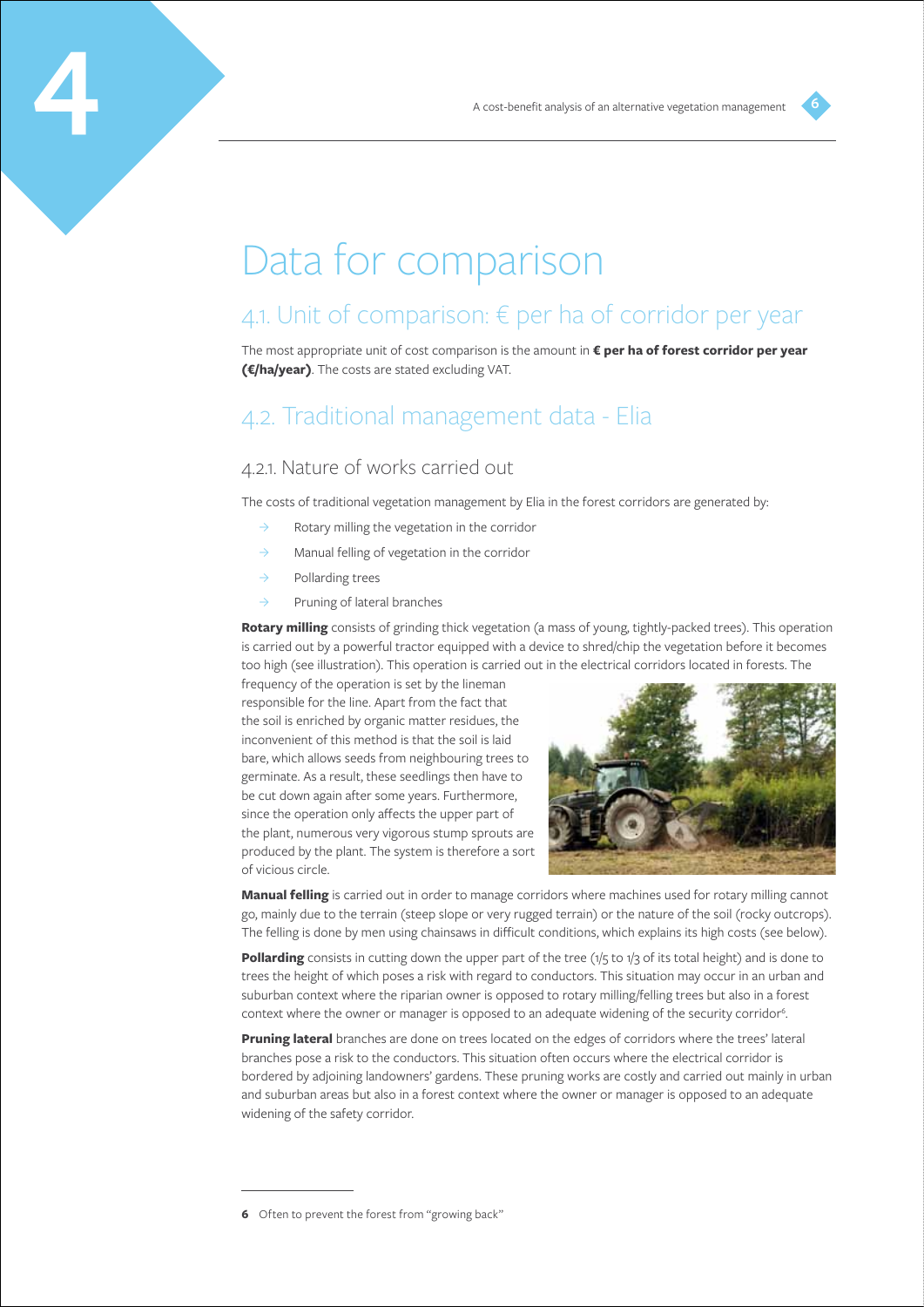## 4.2.2. Estimating management costs

In forested areas, the major part of the works carried out is the rotary milling of forest corridors. Since they aim at the same objective, this task is comparable to the LIFE actions in forest corridors.

The cost of rotary milling are estimated at **€1 500/ha**. This operation is carried out on average every **3 years**, thus at an **average cost of €500/ha/year**. We shall use these figures as the basis for this comparison between the costs of traditional management and LIFE-type management.

The disadvantage of this approach is that it does not take into account the felling and pollarding work in forests, which is rare but very costly. The comparison of costs will thus be based on a "safe" figure for Elia.



For **manual felling**, where the terrain conditions (steep slope or presence of rocks) do not permit mechanical rotary milling, the average cost is **€14 285/ha** and the operation is carried out every **5 years**, therefore at an **average cost of €2 857/ha/year**.

Average costs for prunning/pollarding are estimated at €4 000 for 100 m long of forest corridor.

## 4.3. Alternative management data - LIFE Elia

## 4.3.1. Working assumptions and obtaining data

Two main assumptions are considered to calculate the costs of alternative vegetation management tested by LIFE Elia:

- $\rightarrow$  The forest corridors are "secure": i.e. they are 50 m wide;
- $\rightarrow$  As far as possible, depending on the height of the vegetation, the ecological restoration actions of LIFE Elia are carried out directly after traditional maintenance using rotary milling with a view to "preparing" the soil. This maintenance operation is not included in the break-even point calculation.

To obtain the LIFE Elia data, the team used:

- $\rightarrow$  All the invoices received since the start of the project and
- $\rightarrow$  The geographic information system (GIS) to determine surfaces

This enables each of these invoices to be attributed to works carried out at very precise locations.

The figures used are safe figures which take into account all the interventions to be carried out in the future management of these sites (After-LIFE) and do not take into account the numerous cases where the management of the facilities will be carried out by the local partners (forest administration for the maintenance of the edges in public forests, agricultural operators for the repair of any damage to fences, etc.).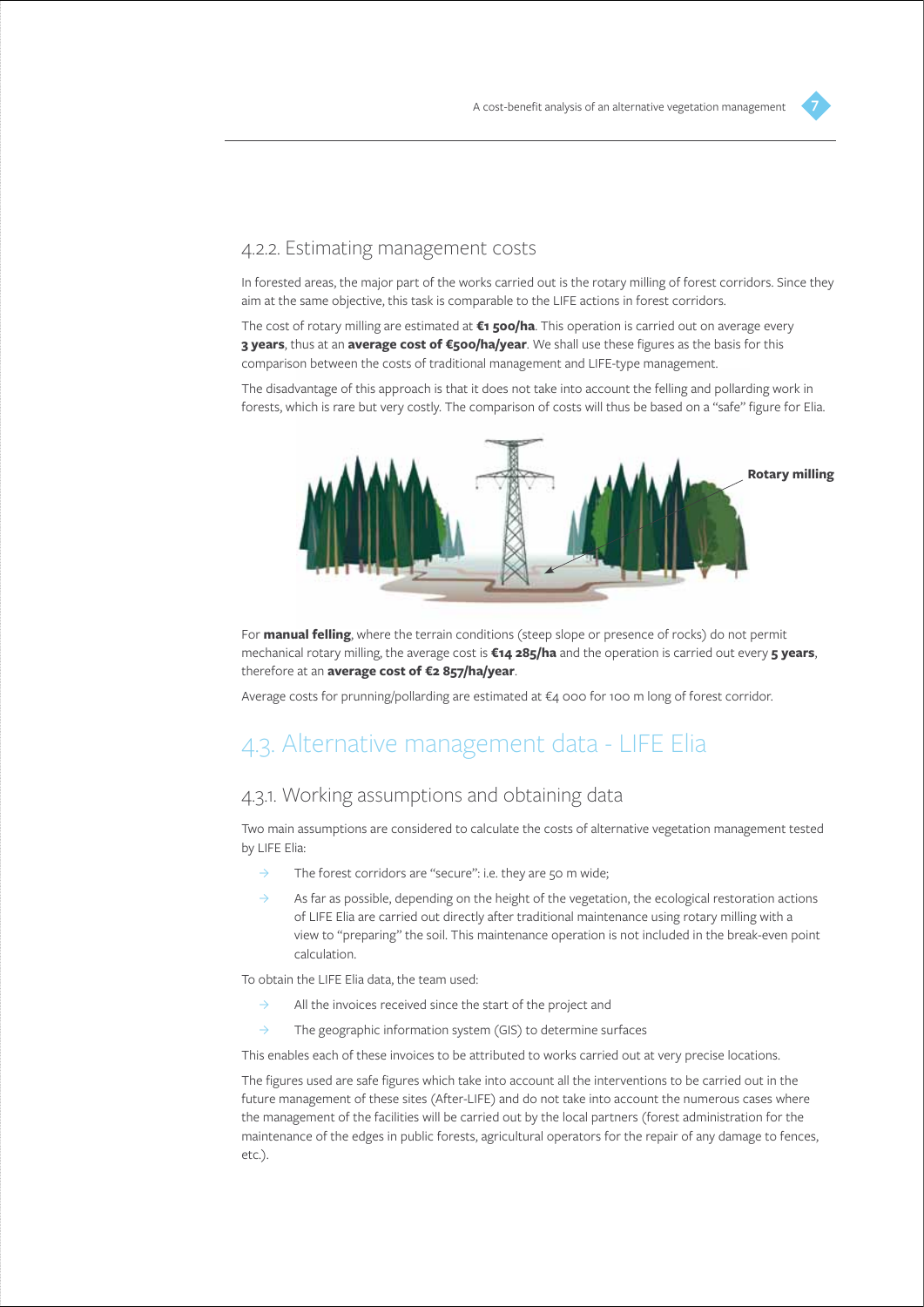Some of our 7 ecological restoration actions are relatively similar in terms of the management of the forest corridors and the economic impact on the TSO, so we have classified them in 4 groups:

- $\rightarrow$  Group 1 "Structured edges": plantation and restoration of forest edges and orchards
- $\rightarrow$  Group 2 "Open land management": bovine, equine or ovine pasture, mowing and sowing of flower meadows
- $\rightarrow$  Group 3 "Natural habitats": restauration of moors, peatlands, lowland hay meadows
- Group 4 "Ponds and invasive species": digging ponds and fighting against invasive species



Group 4 is not included in this analysis.

Technical aspects linked to LIFE Elia actions are detailed in other brochures.

## 4.3.2. Plantation and restauration of structured edges

The "edges" action is described in detail on the LIFE Elia website.

It must be specified that the edges action is traditionally carried out along the edges of the safety corridors and must be complemented by another action that aims to maintain the open environment in the central corridor because Elia requested an access for vehicules under the conductors. Depending on location, topography and the height of the cables, "edges"-type management can be used under the lines where the terrain is not suitable for an open area management (slope too steep , rockiness, surface area too small).



**Before After**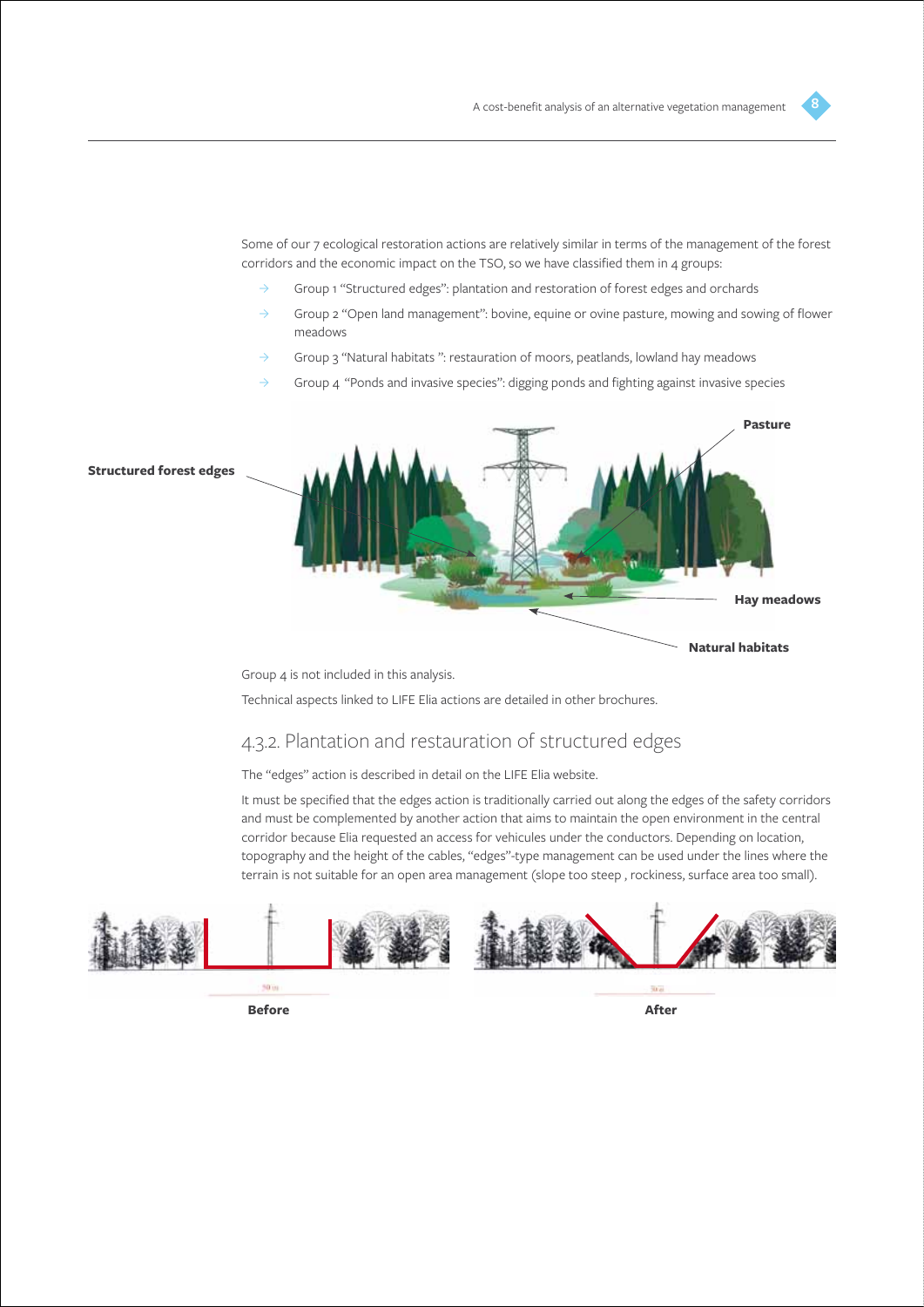Where a terrain situation is suited to the "Structured edges" action, two choices are possible:

- ȝ **Restoration:** preferred action from the budget perspective, consisting of only felling trees which will end up growing tall enough to pose problems for the safety of the conductors (birch, poplar, beech, ash, oak, spruce, etc.).
- ȝ **Plantation:** action involving planting species which are naturally bushy, low, interesting for biodiversity (flower and berry species, etc.). Action required in the areas where neighbouring forests (often monospecific) are impoverished or lacking in interesting vegetation and where the natural growth of indigenous shrubs is unlikely.



Central corridor, without plantation, has a minimim width of 10 meters and has to be managed either by rotary milling of mowing.

The items to be specified, the unit costs of intervention per ha of corridor and the frequency of intervention for this action are:

#### **Restored forest edges**

| Restoration                               | Costs $(\epsilon/ha)$ | Costs ( $\varepsilon$ /ha<br>of corridor) | <b>Frequency</b>                      |
|-------------------------------------------|-----------------------|-------------------------------------------|---------------------------------------|
| Selective fellings (heavy)                | 1,155                 | 924                                       | $1/5$ years for the<br>first 15 years |
| Maintenance/Management                    |                       |                                           |                                       |
| Selective fellings (light)                | 400                   | 320                                       | 1/15 years after 15 years             |
| Mulching of safety central corridor (10m) | 1,500                 | 300                                       | every 3 years                         |

#### **Planted forest edges**

| Plantation                                | Costs $(\epsilon/ha)$ | Costs $(\epsilon/\hbar a)$<br>of corridor) | <b>Frequency</b>                     |
|-------------------------------------------|-----------------------|--------------------------------------------|--------------------------------------|
| Price of plants and, labour costs         | 1,949                 | 1,170                                      | once                                 |
| Fencing against game (2m high)            | 3,794                 | 3,794                                      | once (in 10% of<br>total situations) |
| Maintenance/Management                    |                       |                                            |                                      |
| Plantation cleaning                       | 360                   | 216                                        | 1/year for the first 2 years         |
| Selective fellings (light)                | 400                   | 320                                        | 1/15 years after 15 years            |
| Mulching of safety central corridor (10m) | 1,500                 | 300                                        | every 3 years                        |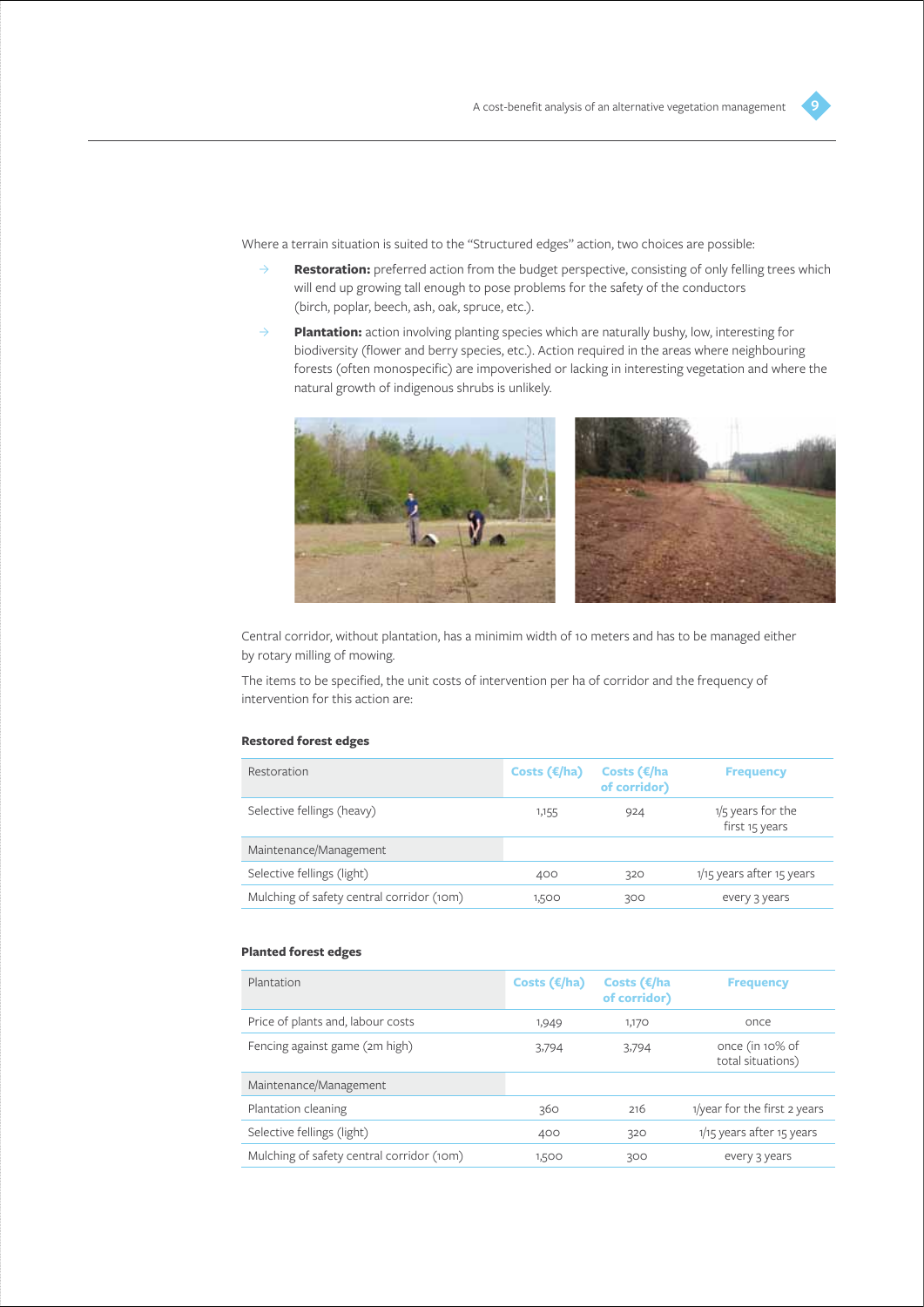#### **Explanation of actions**

- ȝ The initial **selective felling of problematic species**: this action is called "selective" because it does not affect the bushy species which are not in themselves a problem for the electric security. This intervention is the first restoration action that can be done in a forest edge where interesting species are already present. One of the variations of the felling is ring-barking (if the tree does not pose any safety problem). This technique consists of removing a band of bark about 10 to 20 cm in width. The sap can then no longer circulate and the tree gradually dies but remains upright (the technique creates less visual impact, avoids the earth being covered by the felled tree, prevents stump suckers and offers perches to birds).
- ȝ The **selective control of problematic species** is identical to the above action but the intervention will be less heavy since the edge will already be well-established, i.e. the selected species will increasingly "shadow" the species that are causing a problem.





**30/3/2012 25/04/2013**

ȝ Elia is requesting that, as far as possible, a **central herbaceous corridor**<sup>7</sup> is maintained, in order to enable emergency access. This corridor must be a minimum of 10 m wide and have a minimum width of at least the distance between the conductors furthest apart on the same pylon (up to 20 m for a 380kV line). In addition, it must enable two lorries to pass each other or a crane to manoeuvre around the pylons. This central corridor may be subject to a "mowing" agreement, i.e. a local actor mows the central corridor at no cost to Elia. In the absence of an agreement, it must be rotary milled as it was done before.





**<sup>7</sup>** Without doubt some thought must be given to this topic. For many other GRTs, such as 50 Hertz, APG, ELES or even MAVIR, the most important thing is to have access to the pylons. The central corridor for the 220 and 380 kV line is covered in these cases by bushy vegetation but this poses no problem for the GRT.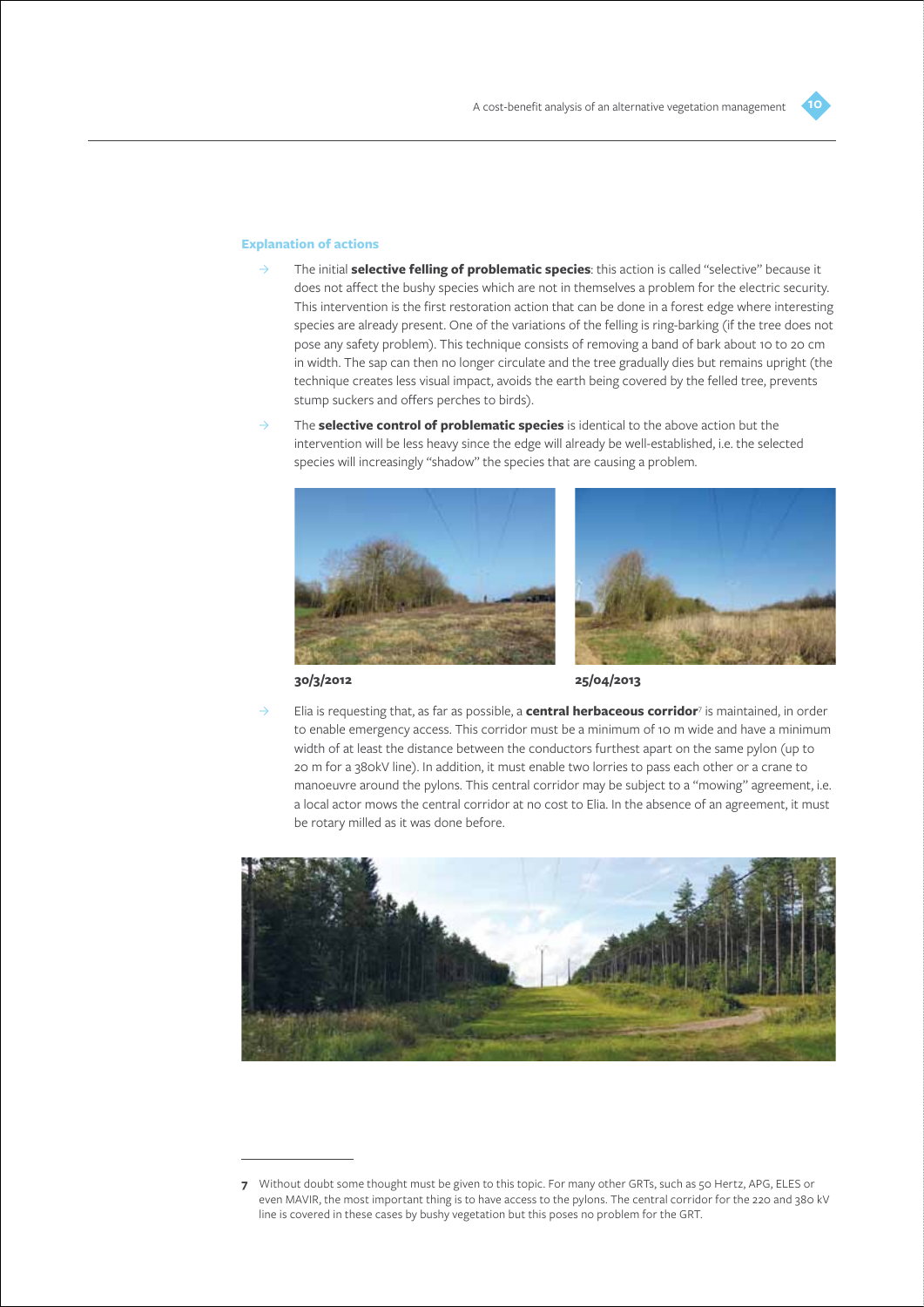

ȝ Given the density of game in some forested areas in the Walloon Region, the installation of **protective fences** (two-meter high Ursus fences) is necessary to guarantee the success of the plantations.



**Initial thinning** of plantations is carried out in the two years following the year of planting and consists of felling species which might shadow the plantations (e.g. brambles, ferns). This operation must only be carried out on sites which have a high vegetation dynamic, i.e. around 15% of LIFE Elia sites.

#### **Explanation of costs**

- ȝ **Plant and workforce:** weighted average cost of works already done within the LIFE Elia project
- ȝ **Fences:** weighted average cost of works already done within the LIFE Elia project
- ȝ **Selective felling of problem species:** figures obtained from works carried out in Couvin and Ramioul sites. In many cases, these costs could be zero for Elia since, in public forests, the DNF takes care of this operation and in other cases the trees to be felled may be felled for firewood by local actors. This felling takes place before the trees become dangerous to the lines.
- ȝ **Initial thinning:** operation carried out by a worker paid €30/hr for an eight-hour day, with the estimate that it takes 1.5 days to cover 1 ha of forest corridor made up of 5 rows of plantation either side of the axis of the high-tension line.
- **Rotary milling of the central corridor:** rotary milling costs on average €1 500/ha. For 1 ha of forest corridor under consideration (50 m wide), rotary milling must only be done on a central strip 10 m wide, i.e. 1/5 of the total corridor width. This brings the cost to €300/ha of forest corridor every 3 years. In many cases, maintenance of this central corridor is carried out by hunters or, less often, by a farmer and, therefore, at no cost to Elia.

## 4.3.3. Open land management: Pasturing

The "Pasturing" action is described in detail on the LIFE Elia website.

In most cases, the pasturing used is bovine (cows) or equine (horses). On steep slopes or rocky environments, ovine pasturing (sheep) is more suitable, since sheep are better suited to these environments. Fences for horses and cows are composed of multiple raws of barbed wires. Fences for sheep can be fixed (this is costly, since they must be fine-mesh Ursus fencing and are often put up on difficult soil) or mobile. Compared to barbed-wire fencing, the type of fence used for sheep prevents a range of species (especially wild boar) from getting around freely and thus fragments the land. This often means that the hunting stakeholders are very reluctant to accept this kind of fence in forests. The idea of caprine pasturing (goats) was abandoned due to the difficulty of containing the goats in a pen.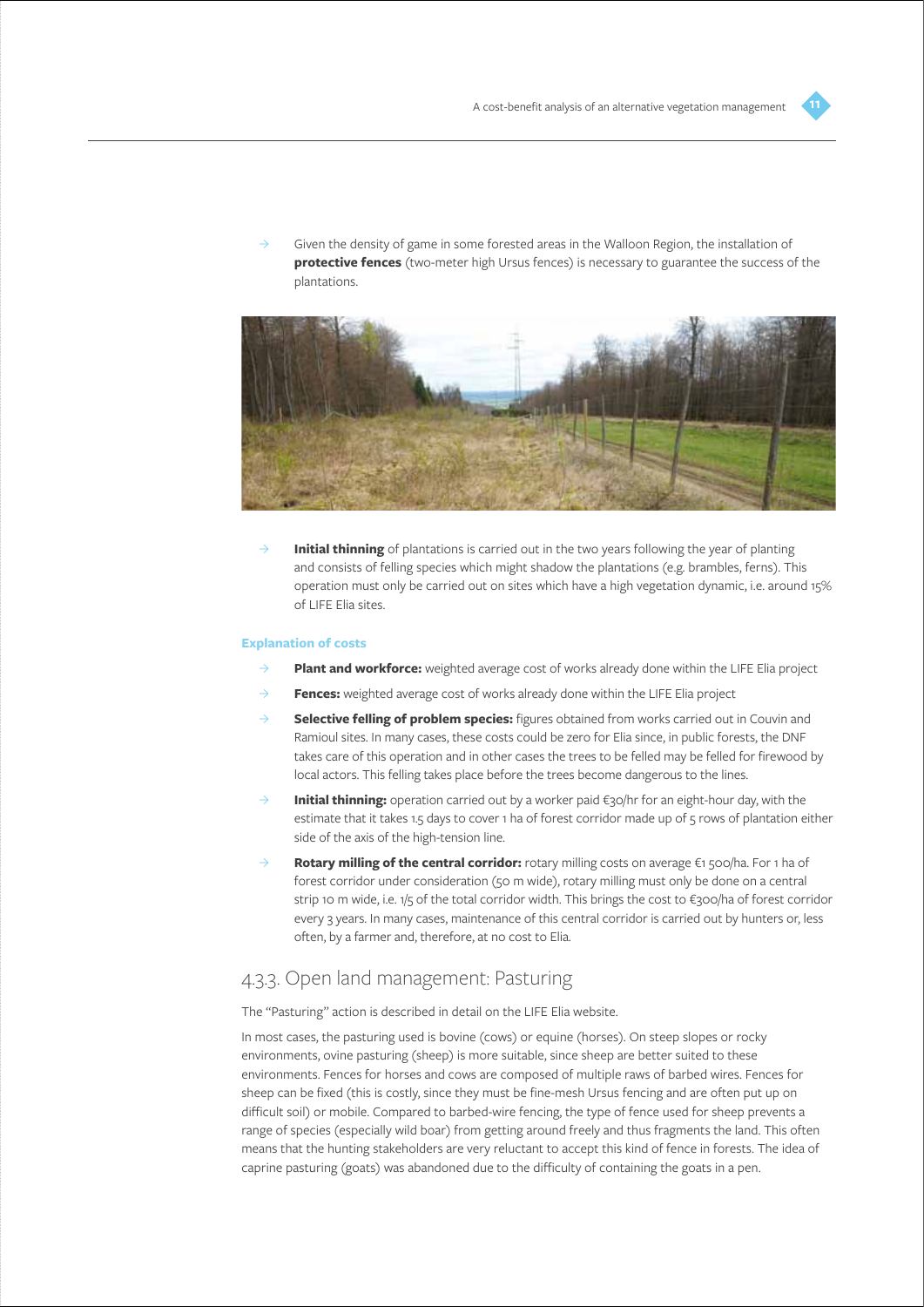

Pasturing is an even more interesting option where there are double electrical corridors, since the area that must be enclosed will need a propotionnaly smaller perimeter of fencing<sup>8</sup>. .

The items to be specified, the unit costs of intervention per ha of corridor and the frequency of intervention for this action are:

#### **Pasturage**

| Initial works                        | Costs $(\epsilon/ha)$ | <b>Frequency</b> |
|--------------------------------------|-----------------------|------------------|
| Fencing for cows or horses           | 2,241                 | once             |
| Fencing for sheep                    | 5,872                 | once             |
| Maintenance/Management               |                       |                  |
| Repairing of fences                  | 160                   | once/5 years     |
| Renewal of fences for cows or horses | 2,241                 | once/15 years    |
| Renewal of fences for sheep          | 5,872                 | once/15 years    |



#### **Explanation of actions**

- ȝ The **fences** to be installed differ according to the kind of animal they must enclose. Ovine (sheep) fences must have finer and more solid mesh (Ursus fencing), and are often installed on more difficult soil, which explains their higher cost. Bovine fences are simply created using 4 rows of barbed wire. The fences have a guaranteed average lifetime of 15 years and must then be, if needed, completely refurbished. The fences must also be able to be repaired promptly if damaged by fallen trees or branches.
- ȝ The **management** of the pasture is generally done by a farmer who has an interest in it for the following reasons: new agricultural areas for his livestock in a wider context of high land pressure, possibility of declaring the area under the Common Agricultural Policy and thus receiving agricultural subsidies, proximity of agricultural operations, diversification of activities, etc. In many cases, the agricultural operator receives an agricultural subsidy<sup>9</sup> paid by Europe and the Walloon Region for a more ecological management of the land. In some cases (isolates area, difficult to access, very low productivity and ineligible for agricultural subsidies), no farmers are interested in the pasturing area. In this case, we need to consider paying the farmer to have an interest in the area (an amount equating to the "biodiversity" agricultural subsidies that would anyway remain below the rotary milling costs), but this option has not been taken into account in this analysis.

**<sup>8</sup>** For a corridor 50 m wide and 200 m long (1 ha of forest corridor), the length of fencing to install is 500 m. For a corridor of the same length but 100 m wide (2 ha of forest corridor), the length of fencing to install is "only" 600m.

**<sup>9</sup>** Agricultural subsidy AEM 8: "High biological value"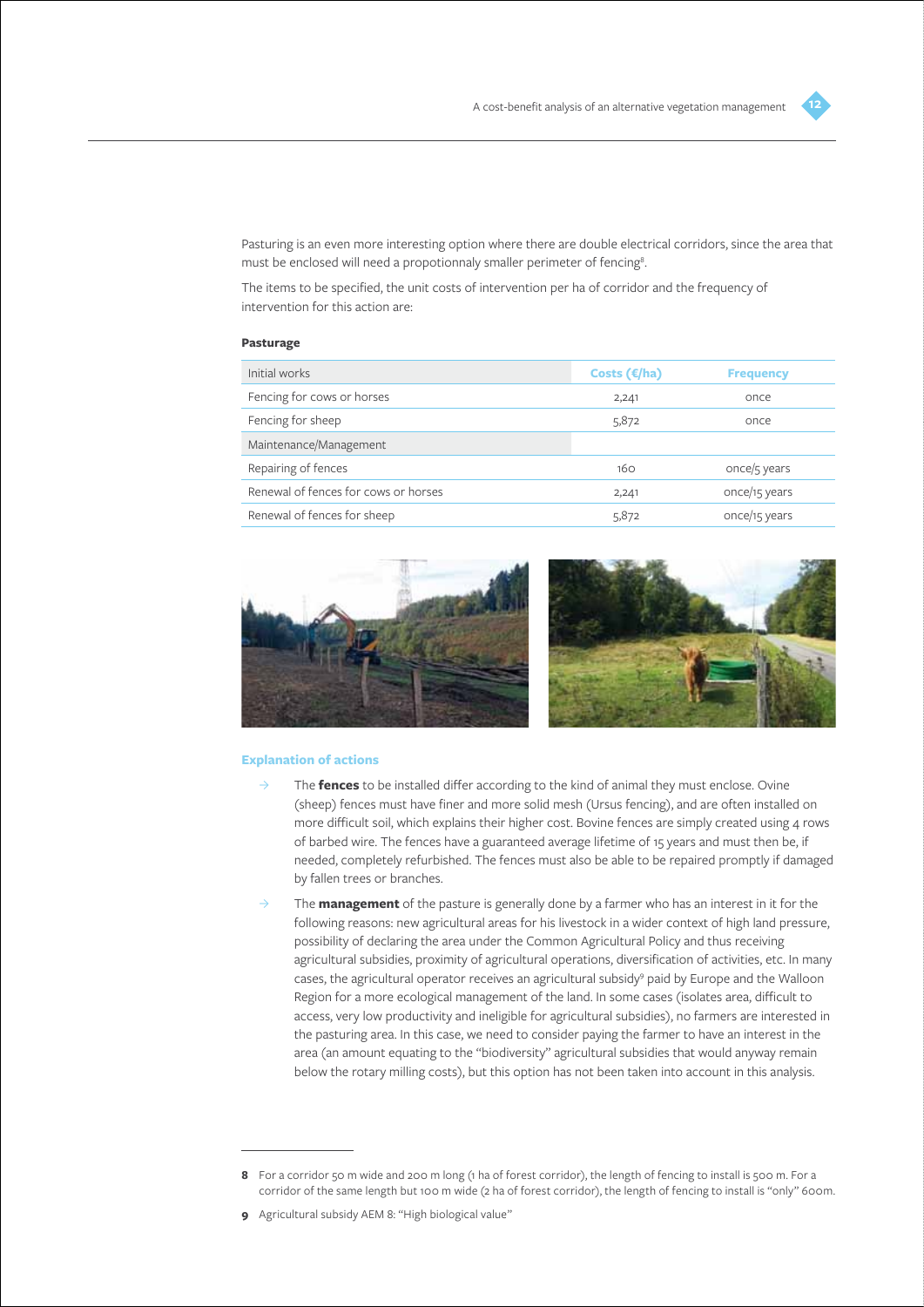#### **Explanation of costs**

- **Installation of fences:** the installation price of the fences includes materials (stakes, mesh, tensioners, access gates, etc.) and the workforce.
- **Possible repairs to fences:** Maintenance is included in the LIFE costs for safety purposes if a farmer requests assistance, but it is normally agreed that the farmer maintains the fences himself in the event of branch or tree falls.

### 4.3.4. Open land management: Mowing

The "mowing" action is described in detail on the LIFE Elia website.

This action requires a sufficiently large surface area in one piece in order to interest either a farmer in mowing and exporting or a hunter as a grassy feeding area. Where the mowing is done by a farmer, we will ensure that sufficiently wide areas are chosen, for example for double-lines corridors. The creation of edges is sometimes balanced out if this option is selected.

The items to be specified, the unit costs of intervention per ha of corridor and the frequency of intervention for this action are:

| Initial works               | Costs $(\epsilon/ha)$ | <b>Frequency</b>   |
|-----------------------------|-----------------------|--------------------|
| Soil preparation for sowing | 1,581                 | once               |
| Seed harvest                | 1,332                 | once               |
| Sowing                      | 175                   | once               |
| Maintenance/Management      |                       |                    |
| Mowing                      | ۰                     | once or twice/year |

#### **Mowing**

#### **Explanation of actions**

- ȝ **Working the soil to prepare for sowing:** after the rotary milling of the surface of the vegetation present (thickets, brambles, etc.), the soil often needs to be worked before sowing. This enables the root system of the vegetation to be removed, the soil to be broken up correctly, the topsoil to be levelled and loosened. Depending on the conditions, tilling, harrowing and/or ploughing may be required.
- ȝ The **harvesting of seeds** and their processing are carried out by a company specialised in this kind of work: Ecosem. The meadows on which the seed is harvested (source meadows) are chosen by the LIFE team on the basis of two main criteria:
	- They are close to the areas to sow
	- They have a great diversity of rare plants

These "source" meadows are often the remnants of old meadows which have not been managed intensively (no fertiliser, chemical soil-corrective or ploughing).

- **Sowing** is carried out using the "broadcast" method, mostly from a seeder mounted behind a tractor equipped with a full roller but can also be done by hand on small areas.
- $\rightarrow$  **Mowing** is carried out by a farmer using a tractor equipped with a mowing bar. The meadow is mowed at the best moment appropriate for biodiversity (after the reproductive cycles of insects, birds and mammals, after the plants have gone to seed, etc.).

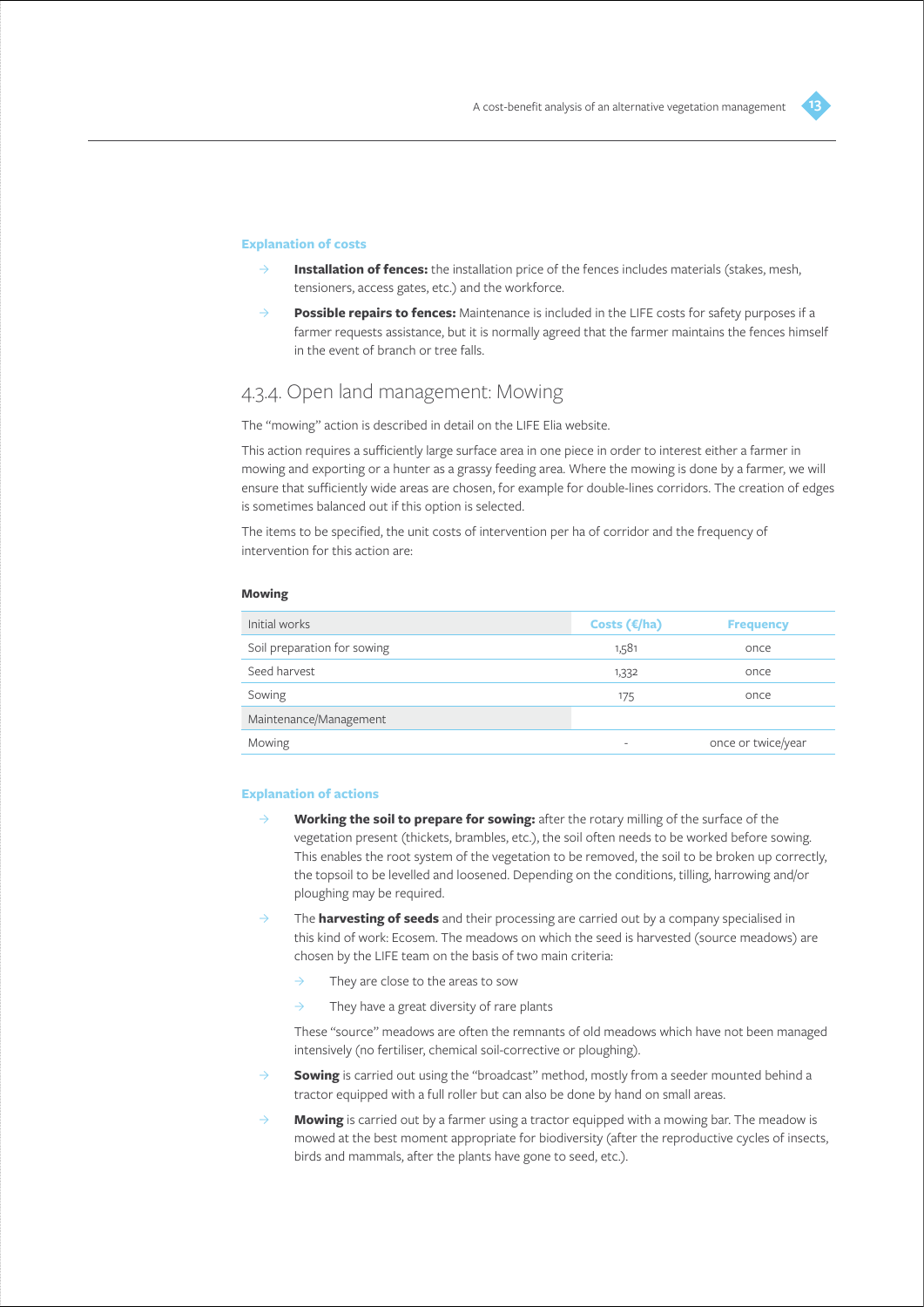#### **Explanation of costs**

- ȝ **Working the soil to prepare for sowing:** the situations encountered on the ground differ according to the work to be done to prepare the soil. If the soil is rocky or a plant has a large root system which involves working the soil at depth, the cost may be higher. The cost given in the table is the average for the situations encountered.
- ȝ **Harvesting seed:** done with Ecosem in partnership with the LIFE team in order to identify the meadows to harvest. One harvest produces a yield of several tens of kilos of seeds which can then be sown on several LIFE Elia meadows.
- **Sowing:** sowing is inexpensive and is either done by the LIFE Elia team or the contractor who works the soil (possibility of combining harrowing, ploughing and sowing in one sweep).
- ȝ **Mowing:** free for Elia, since it is done by a farmer. The farmer can apply for a subsidy for agri-environment measure 8 "high biological value", for which he may receive up to €450 ha per year, an amount which compensates him for the poor yield of the fodder harvested.

### 4.3.5. Natural habitats

The "natural habitats " action is described in detail on the LIFE Elia website.

This action is preferred where the initial mapping of the areas covered by LIFE show the presence or possible restoration of these natural habitats protected by the European Habitats Directive 92/43/EEC.

The items to be specified, the unit costs of intervention per ha of corridor and the frequency of intervention for this action are:

#### **Explanation of actions**

#### **Natural habitats**

| Restoration - initial works                  | Costs $(\epsilon/ha)$ | <b>Frequency</b> |
|----------------------------------------------|-----------------------|------------------|
| Soil removal - heathland                     | 1,331                 | once             |
| Soil removal and waterlevel works - peatland | 3,513                 | once             |
| Maintenance/Management                       |                       |                  |
| Selective fellings (light)                   | 500                   | once/10 years    |

**Soil removing** is an action which consists of removing the topsoil to a maximum depth of 10 cm. This action is used to restore moors and peatlands, natural habitats listed by Natura 2000 as protected habitats. This brings to the surface the seedbank which can then germinate.



- ȝ For peatlands, **water retention works** are sometimes necessary to restore an adequate level of water in the soil. These works consist of blocking a possible network of drains or building dykes to retain water.
- ȝ Selective **fellings of problematic species**: see structured edges. The moors and peatlands are "stable" natural habitats, we can clearly see that the growth of the trees posing a problem for the lines will be slower and this aspect remains more difficult to quantify.

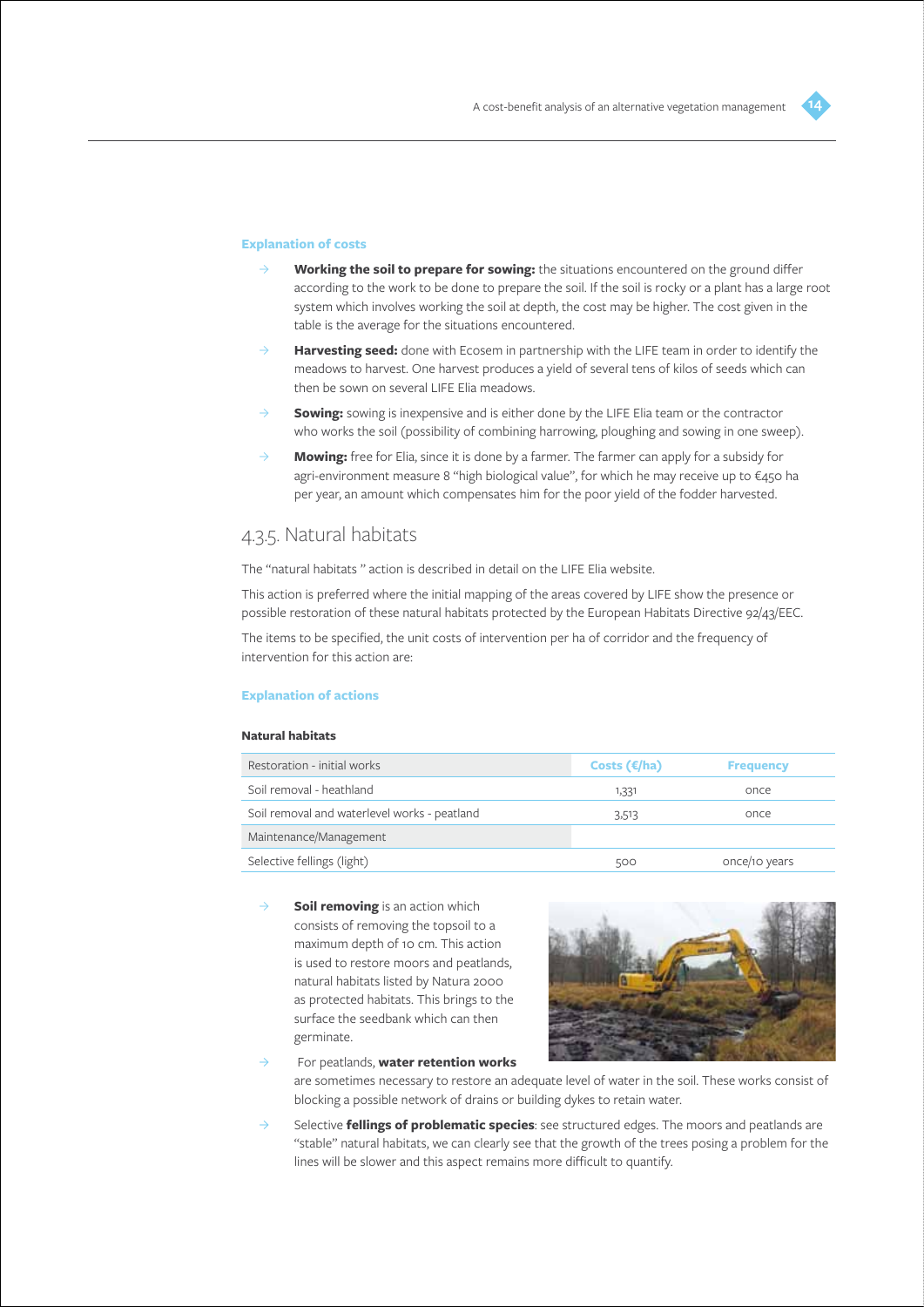#### **Explanation of costs**

- $\rightarrow$  **Soil removing:** weighted average for works already done within the LIFE Elia project.
- ȝ **Soil removing and water retention works:** weighted average for works already done within the LIFE Elia project.
- ȝ **Selective felling of problem species:** prices from market price.

## 4.4. Lengths of the network

High-tension line lengths of the Elia network in Belgium and in the Walloon Region are given below:

#### **Network lenghts**

| Grid                                                  | Lenght (km) | <b>Source</b>        |
|-------------------------------------------------------|-------------|----------------------|
| HT network in Belgium                                 | 8,370       | Elia F&F 2013        |
| HT overhead network in Belgium                        | 5,561       | Elia F&F 2013        |
| HT overhead network in Walloon Region                 | 3,012       | LIFE Elia F&F 2014** |
| HT overhead network in Walloon Region in forest areas | 685         | LIFE Elia F&F 2014** |
| HT covered by the LIFE Elia                           | 221         | LIFE Elia F&F 2014** |
| Forest corridors covered by LIFE Elia*                | 155         | LIFE Elia F&F 2014** |
|                                                       |             |                      |

\* A corridor encompasses sometimes two HT lines \*\* Sources: intersect Elia Grid with IGN

#### The LIFE Elia is currently working on 221 km of the 685 km of lines in a forest environment.

In order to facilitate the work, these 221 km were chosen on stretches which were large properties in one piece (public forests, large private forests). Without having carried out a fine-grained analysis of the land cadastre, it is very difficult to decide on whether to parcel up the properties under the lines over the remaining 464 km or not.

Nevertheless, a significant portion of the remaining 464 km has the potential to be managed using the LIFE Elia management techniques. One solution to the problem of small properties is that, in order to limit the steps in the process, agreements have not been signed with the "small" landowners. LIFE Elia-type actions would in this case be the method chosen by Elia to ensure electrical safety in the forest corridors.

The line lengths and voltages are set out more precisely in the table below.

| <b>Voltage (kV)</b> | <b>Total lenght in</b><br><b>Walloon Region</b><br>(km) | % of total<br>lenght | <b>Forest corridors</b><br>lenght (km) | % of lenght<br><b>crossing forests</b><br>(km) |
|---------------------|---------------------------------------------------------|----------------------|----------------------------------------|------------------------------------------------|
| 30                  | 22                                                      | 1                    | 8                                      | 1                                              |
| 70                  | 1,531                                                   | 51                   | 331                                    | 48                                             |
| 110                 | 1                                                       | $\circ$              | $\circ$                                | $\circ$                                        |
| 150                 | 732                                                     | 24                   | 136                                    | 20                                             |
| 220                 | 299                                                     | 10                   | 104                                    | 15                                             |
| 380                 | 418                                                     | 14                   | 104                                    | 15                                             |
|                     | 3,012                                                   | 100                  | 685                                    | 100                                            |

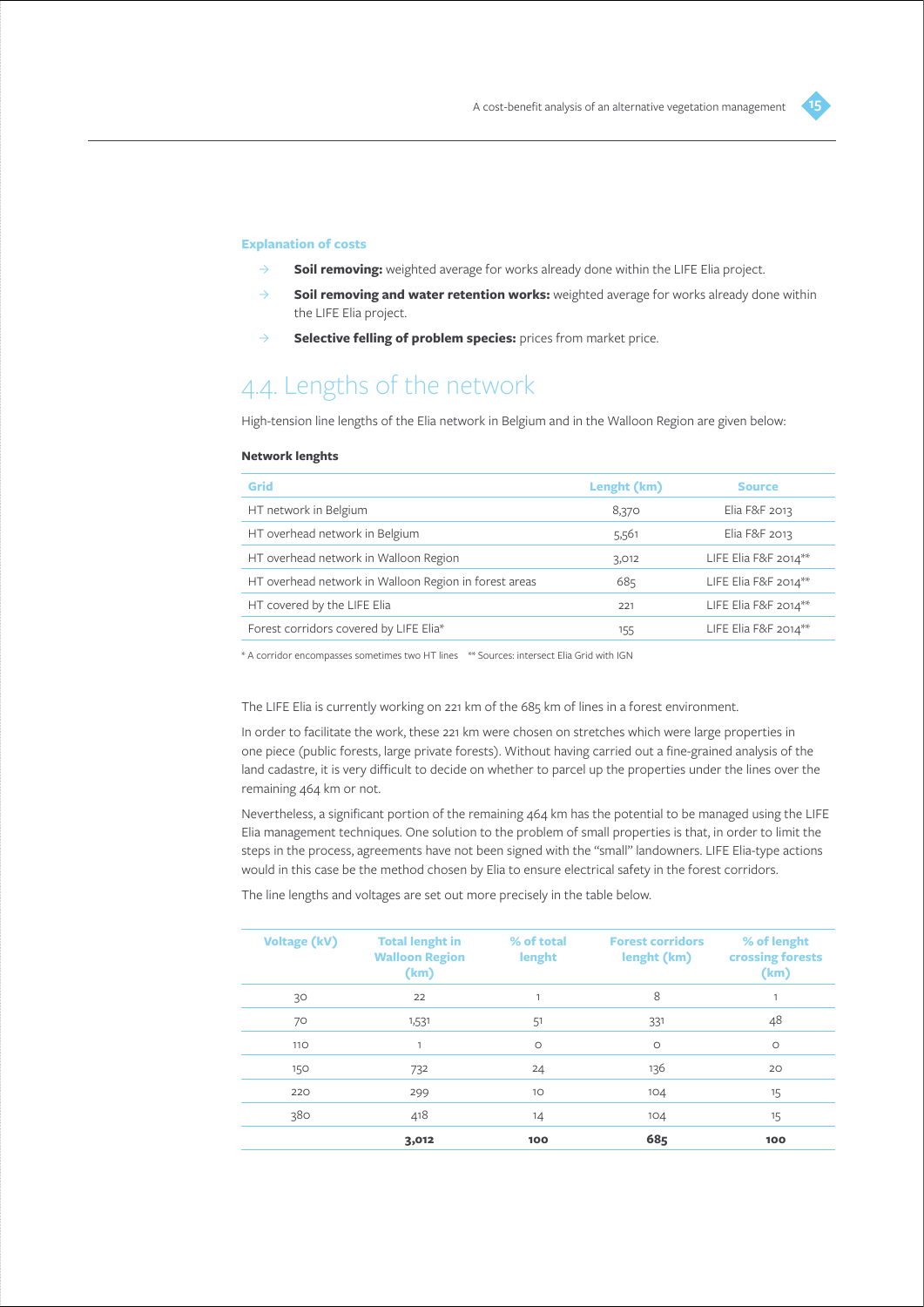

## Comparison of the two management methods

## 5.1. Comparison of the costs of external assistance

The purpose of the cost-benefit analysis is to compare the costs incurred in vegetation management of both kinds: traditional management versus the LIFE Elia method.

The figures used to compare the two methods are derived from the previous chapter. It should be noted that these amounts do not include VAT.

#### **Presentation of graphics**

**5**

The various graphics used below express the evolution of **annual** costs related to vegetation management in **forest corridors** in €/ha<sup>10</sup>.

#### **LIFE prices – invoiced and conservative**

The figures set out in the previous chapter are figures derived from sites managed by LIFE Elia. They do not include the economies of scale which would be possible if larger contracts were awarded. The desire to be integrated in the local economic context will no doubt enable even more economies.

Furthermore, in some cases, some of the actions accounted for under the LIFE method will be carried out by third parties at no cost to Elia. This will further reduce the actual cost of the LIFE method.

#### **WACC and discount rate**

WACC means Weighted Average Cost of Capital. This is an economic indicator representing the annual average rate of return expected by the shareholders and creditors on their investment. A company like Elia compares costs using this WACC.

This rate includes a) **actualizing** and b) **inflation** (at about 2%).

In order to reflect actual costs as of today (year 0), all the amounts have been **actualized** using the following formula:

**Capital cost =** *sum of costs (year x)*/ $(1+WACC)^{(year/x)}$ 

The WACC used is a rate used among the GRTs, i.e. **5%.**

As is the practice of enterprises like Elia, the comparison of both methods is done using updated amounts, both for the traditional method of rotary milling and the LIFE methods.

## 5.1.1. Summary of the results of the comparison

The summary of the results of the comparison is below:

The "break-even point" column shows, for each action, after how many years the action becomes profitable, i.e. how long it takes for the costs to become lower than the costs of traditional management using rotary milling.

The "comparison" columns compare the relationship of the costs after 30 years for each LIFE action with the costs of traditional management, without and with a WACC of 5%.

All these figures are set out in more detail in this chapter.

**<sup>10</sup>** N.B. 1 ha of "standard" forest corridor is 50 m wide by 200m long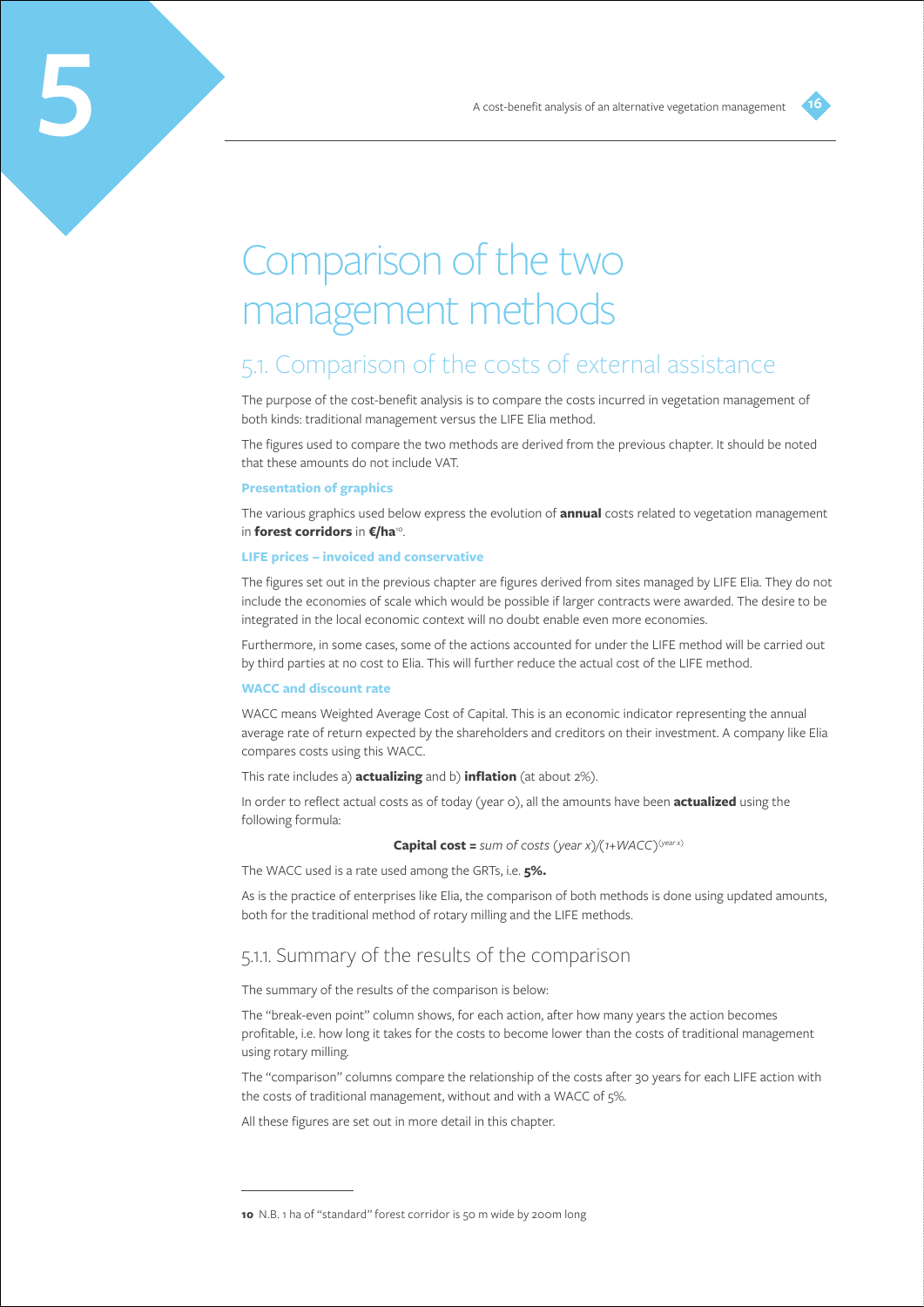|                               |                                       | <b>Comparison traditional</b><br>management/LIFE method | With WACC = $5\%$ |
|-------------------------------|---------------------------------------|---------------------------------------------------------|-------------------|
| <b>Actions</b>                | <b>Return on</b><br><i>investment</i> | After 30 years                                          | After 30 years    |
| Planted edges                 | 9 years                               | 1.9 times cheaper                                       | 1.4 times cheaper |
| Restored edges                | 3 years                               | 2.1 times cheaper                                       | 1.8 times cheaper |
| Pasturage                     | 6 years                               | 2 times cheaper                                         | 1.8 times cheaper |
| Pasturage in hard conditions  | 5 years                               | 4.7 times cheaper                                       | 3.9 times cheaper |
| <b>Mowing</b>                 | 6 years                               | 4.9 times cheaper                                       | 2.5 times cheaper |
| Natural habitats (heathlands) | 3 years                               | 5.3 times cheaper                                       | 3.9 times cheaper |
| Natural habitats (peatlands)  | 9 years                               | 3 times cheaper                                         | 1.8 times cheaper |

## 5.1.2. Traditional management/structured edges

The costs of traditional management are specified in chapter 4.2 and the costs of LIFE management are specified in chapter 4.3.



**Comparison traditional management/structured edges**

Once calculated using updated figures, the results show that the **break-even point** of this action is reached after **6 years** for edges restoration and after **12 years** for edges planting.

--> After 30 years, and based on updated figures, the action shows a cumulative cost **1.8 times lower** for restored edges and **1.4 times lower** for planted edges compared to the costs of traditional management using rotary milling (WACC =  $5\%$ ).

As indicated in the description of the actions in the previous chapter, in some cases the forest edge management will be done by third parties (Department of Nature and Forests, landowners, farmers) before the woodland becomes a risk to the line. In those cases, the management costs after LIFE Elia's planting/ restoring the edges will be equal to zero.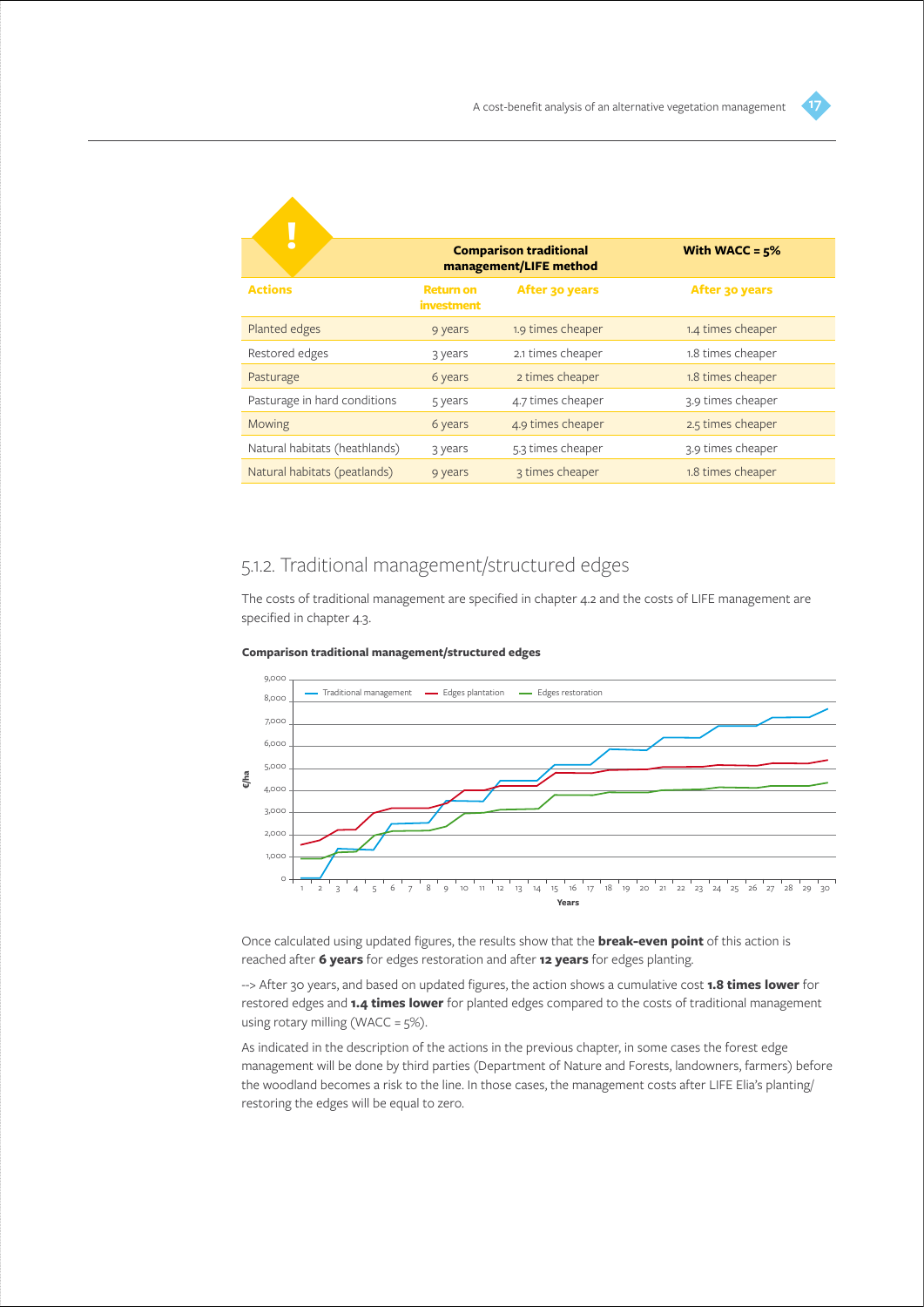

The costs connected with traditional management are set out in chapter 4.2 and those connected with LIFE management are specified in chapter 4.3.

#### **Comparison traditional management/Pasturing**



Once calculated using updated figures, the results show that the **break-even point** of this action is reached after **6 years**.

--> After 30 years, and based on updated figures, the action shows a cumulative cost **1.8 times** lower than the costs of traditional management using rotary milling (WACC =  $5\%$ ).

This result is a worst-case scenario in a way that, even though they are guaranted 15 years, fences are lasting much more than 15 years.

Where felling has to be carried out manually, we have compared the costs with those connected with pasturing sheep.





Once calculated using updated figures, the results show that the break-even point of this action is reached after **5 years**.

--> After 30 years, and based on updated figures, the action shows in both cases a cumulative cost **3.9 times lower** than the costs of traditional management using rotary milling, even given increasing costs (WACC =  $5\%$ ).

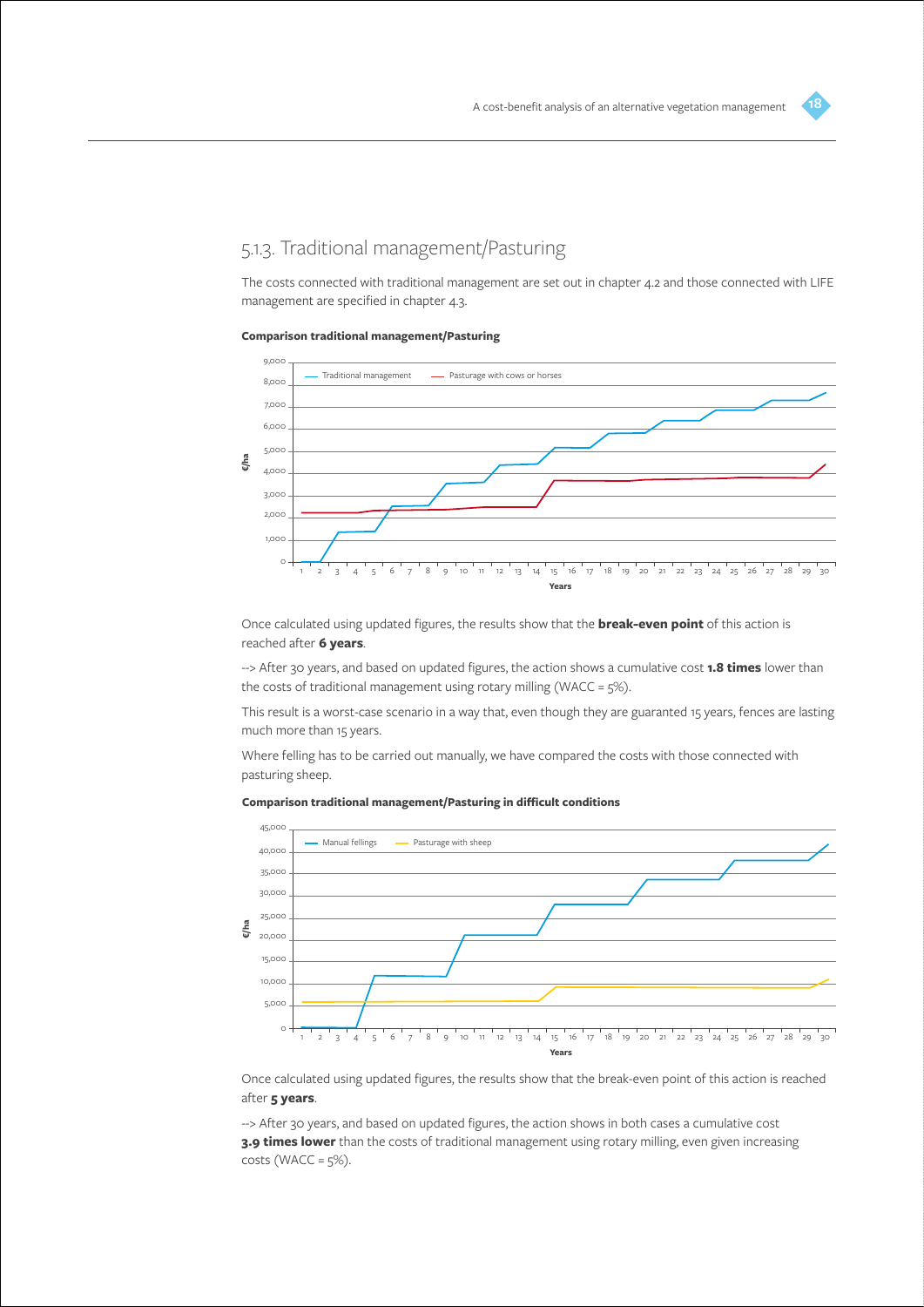## 5.1.4. Traditional management/Mowing

The costs connected with traditional management are set out in chapter 4.2 and those connected with LIFE management are specified in chapter 4.3.

#### **Comparison traditional management/Mowing**



Once calculated using updated figures, the results show that the break-even point of this action is reached after **9 years**.

--> After 30 years, and based on updated figures, the action shows a cumulative **cost 2.5 times lower** than the costs of traditional management using rotary milling (WACC =  $5\%$ ).

### 5.1.5. Traditional management/Natural habitats

The costs connected with traditional management are set out in chapter 4.2 and those connected with LIFE management are specified in chapter 4.3.

#### **Comparison traditional management/Natural habitats**



Once calculated using updated figures, the results show that the break-even point of this action is reached after **3 years** for heathlands and **12 years** for peatlands.

--> After 30 years, and based on updated figures, the action shows a cumulative cost **3.9 times lower for heathlands** and **1.8 times lower for peatlands** than the costs of traditional management using rotary milling.

In many cases, natural habitat management will be done by third parties (Department of Nature and Forests, landowners, farmers) before the woodland becomes a risk to the line. In those cases, the costs to LIFE Elia of natural habitat management will be zero.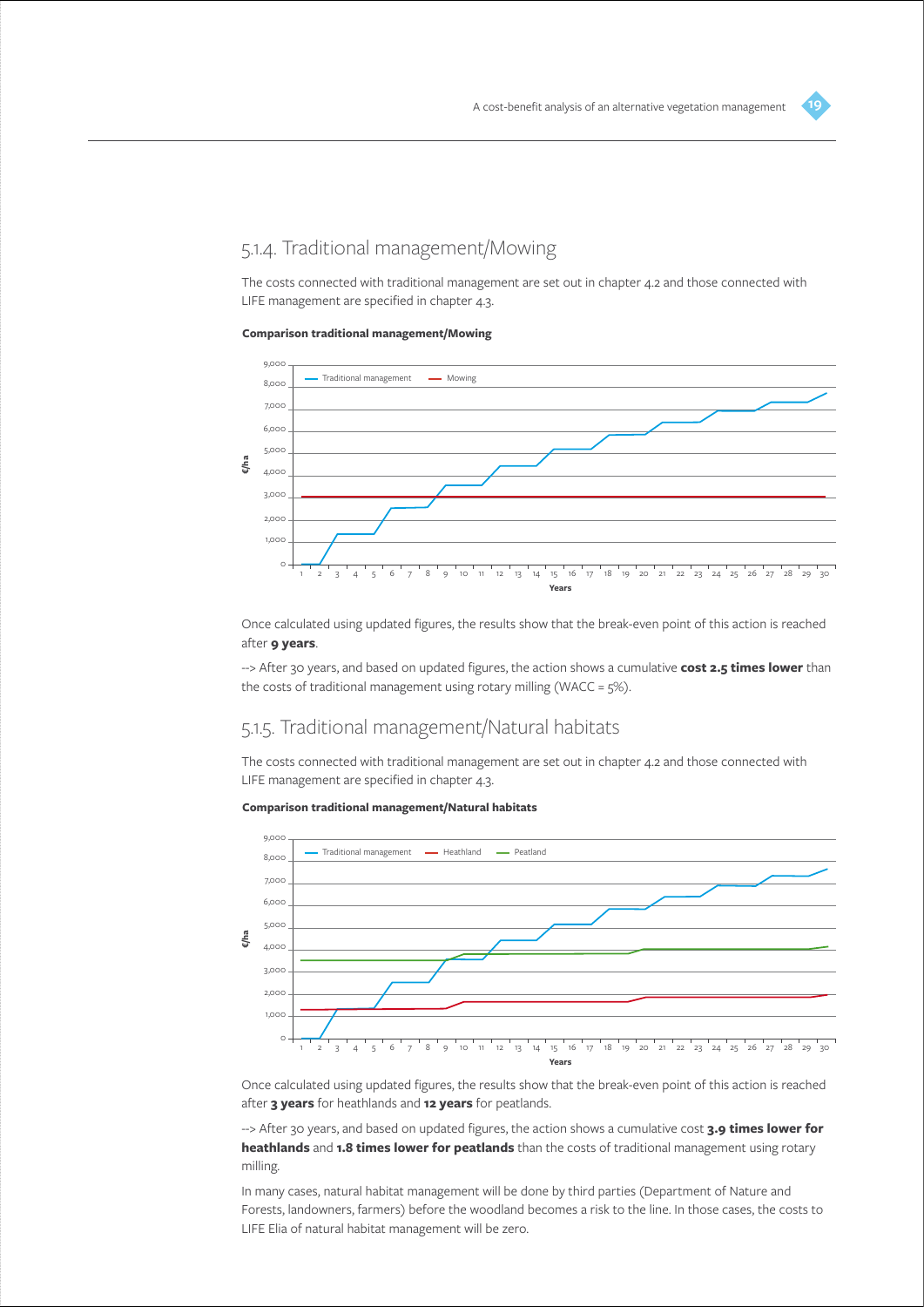

## 5.2. Other impacts

The other impacts are all the aspects caused by the two types of management. These aspects must be taken into account in the comparison of the two modes of management but they are difficult to quantify. The table below compares the two modes of management on various points:

| <b>Traditional management</b><br><b>Other impacts</b> |                                                                                                      | <b>LIFE Elia-RTE management</b>                                                                                                                                                    |  |  |  |
|-------------------------------------------------------|------------------------------------------------------------------------------------------------------|------------------------------------------------------------------------------------------------------------------------------------------------------------------------------------|--|--|--|
| <b>Landscape and Nature</b>                           |                                                                                                      |                                                                                                                                                                                    |  |  |  |
| Landscape                                             | Brutal interventions that are highly<br>visible                                                      | Smooth integration of lines, colourful<br>blooms, more acceptance by<br>adjoining landowners                                                                                       |  |  |  |
| Biodiversity                                          | Negative impact in terms of<br>destruction of plants, disturbance of<br>species and soil degradation | Biodiversity promoted, networking<br>challenge, creation of genetic<br>pools of disappearing plant species<br>(orchards)                                                           |  |  |  |
| Social acceptability and communication                |                                                                                                      |                                                                                                                                                                                    |  |  |  |
| Shared values                                         | none                                                                                                 | Creation of benefits and financial<br>resources for other actors                                                                                                                   |  |  |  |
| Internal Elia communication                           | none                                                                                                 | Motivation to work for a company<br>committed to nature conservation                                                                                                               |  |  |  |
| External Elia communication                           | none                                                                                                 | Many possible opportunities<br>(articles, videos, brochures, etc.) to<br>communicate to the general public,<br>environmental associations, local<br>authorities, governments, etc. |  |  |  |
| <b>Local embedding</b>                                |                                                                                                      |                                                                                                                                                                                    |  |  |  |
| Integration of local actors                           | Subcontractors covering wide areas,<br>externalisation of management                                 | Local entrepreneurs, farmers,<br>hunters, environmentalists. Stronger<br>local embedding, local population                                                                         |  |  |  |
| <b>Production of new values</b>                       |                                                                                                      |                                                                                                                                                                                    |  |  |  |
| Bordering forests                                     | Exposure to wind and sensitivity of<br>forests to storms                                             | Forest protection through structured<br>edges which creates better resistance<br>to storms                                                                                         |  |  |  |
| Added agricultural value                              | none                                                                                                 | Hay production, pasturing areas<br>(meat production), redeployment of<br>endangered local breeds, beehives<br>(honey production).                                                  |  |  |  |
| Added value for ecology and<br>game                   | Maintenance of open areas for game                                                                   | Restoration/creation of ecological<br>habitats and feeding grounds for<br>game                                                                                                     |  |  |  |
| Added value of forests                                | none                                                                                                 | Better quality for trees in the edge,<br>possible production of firewood,<br>small logs from fruit trees                                                                           |  |  |  |
| <b>Practical improvements</b>                         |                                                                                                      |                                                                                                                                                                                    |  |  |  |
| Formalisation of boundaries                           | Administrative agreements<br>(sometimes put into question during<br>sales and inheritances)          | Fixed arrangements enabling the<br>width of areas to be restricted<br>sometimes without financial damage                                                                           |  |  |  |
|                                                       |                                                                                                      |                                                                                                                                                                                    |  |  |  |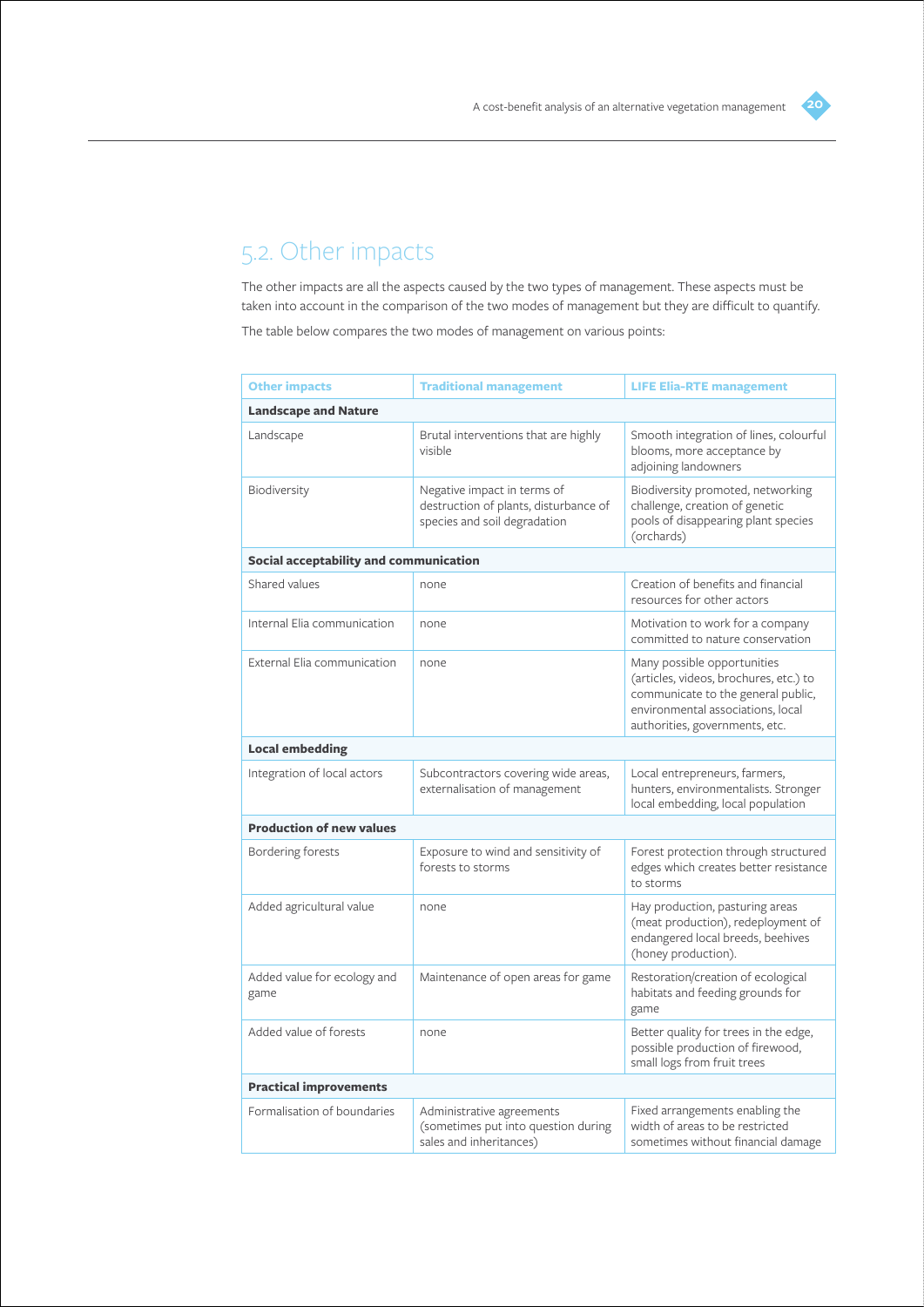

| <b>Other impacts</b><br><b>Traditional management</b>                     |                                              | <b>LIFE Elia-RTE management</b>                                                                                                                                                                                                              |  |  |  |  |
|---------------------------------------------------------------------------|----------------------------------------------|----------------------------------------------------------------------------------------------------------------------------------------------------------------------------------------------------------------------------------------------|--|--|--|--|
| Institutional, administrative and strategic aspects                       |                                              |                                                                                                                                                                                                                                              |  |  |  |  |
| Facilitation in obtaining<br>permits                                      | none                                         | Positive argument if presented<br>upstream of new project, since Elia<br>is seen as a partner in promoting<br>biodiversity and not an organisation<br>that destroys biodiversity                                                             |  |  |  |  |
| Relationships with institutions<br>(Local authorities and<br>governments) | "Passive" contact with forest<br>authorities | "active" contact with forest<br>authorities, co-construction of<br>management methods that enable<br>several objectives to be achieved,<br>building of relationships of trust                                                                |  |  |  |  |
| Design and creation of<br>overhead lines                                  | Rejection                                    | Improved due to biodiversity areas<br>and at the same time potentially<br>positive impacts on the demands for<br>the network to be buried. Reduction<br>of political pressure to put the lines<br>underground                                |  |  |  |  |
| <b>Europe</b>                                                             |                                              |                                                                                                                                                                                                                                              |  |  |  |  |
| Positioning in Europe                                                     | none                                         | Positions TSO among the pioneer<br>companies of these new methods                                                                                                                                                                            |  |  |  |  |
| European legislation                                                      | none                                         | Application of legislation on<br>biodiversity and anticipation of the<br>same on invasive species. LIFE Elia is<br>quoted in the "Guidance document<br>on energy transmission infrastructure<br>and Natura2000 and EU protected<br>species". |  |  |  |  |

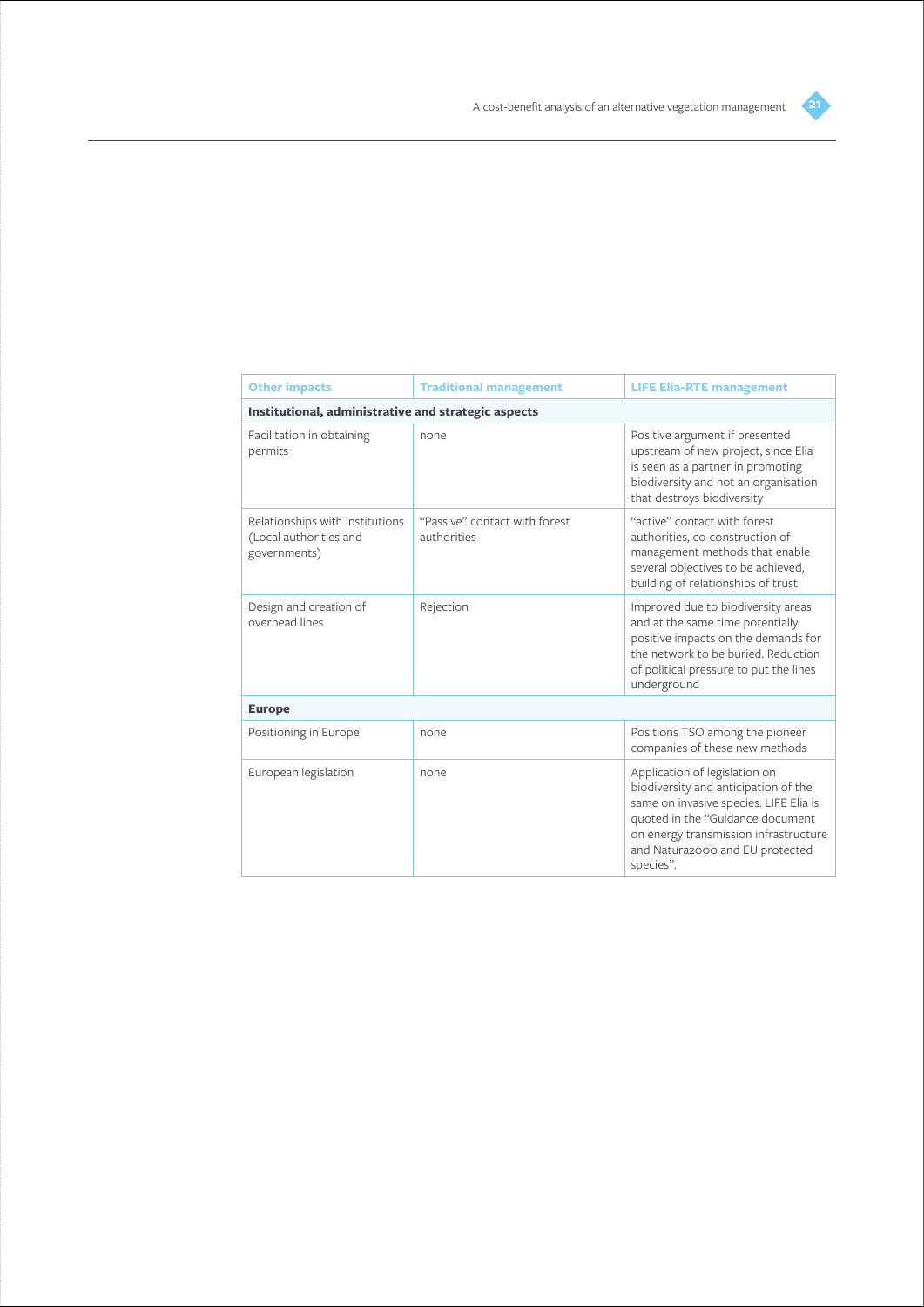

## 6. Conclusions and prospects

## 6.1. Conclusions

**6**

## 6.1.1. Financial comparison between traditional management and LIFE management

The comparison of costs shows that **the LIFE actions break even in 3 to 12 years**, depending on the actions. After 30 years, these actions will have become **1.4 to 3.9 times cheaper** for Elia than the traditional rotary milling carried out at present.

The figures presented by the LIFE team are deliberately very conservative. They consider that the TSO will systematically support the future maintenance costs, even though, in many cases, they may be carried out **by local actors** (management of edges by the forest authorities for public forests, mowing by hunters, maintenance of fences by the farmer, etc.). There is, therefore, a strong chance that, in many of these places, the costs of the LIFE Elia actions will be lower than those in this analysis and the actions will be even more profitable.

It appears that Elia would have a great opportunity to reduce maintenance costs. A projection of these short-term savings could be made by LIFE Elia in collaboration with Elia.

For example, if we consider the 424 km of forest corridors not included in LIFE Elia, for traditional management using rotary milling at €1 500/ha every 3 years, not including additional expenditure connected with pruning or pollarding, the amount expended will be €9 540 000 over the next 9 years. For the same 424 km, the costs of planting edges amount to €3 805/ha in all, which comes to a total of €8 066 600 – a saving of around €1 500 000. This saving increases to €5 200 000 over an 18-year period and €12 800 000 over a 27-year period. This does not include the areas which could be given over to pasture and hay meadows, where the savings are even greater.

## 6.1.2. Improvement of social acceptability

**An improvement in the societal acceptability** of the profession of TSO is one of the consequences of the actions of the LIFE Elia project and any LIFE-type management used in the future for the whole network. Due to a lack of tools and resources for this type of detailed analysis, figures for this component are absent from this document. Nevertheless, it is significant in the current societal context.

The analysis could be carried out in parallel and as a complement to this study by Elia and/or in collaboration with RTE, by their respective Corporate Social Responsibility departments.

The benefits of improving the societal image of the TSO vis à vis its partners (landowners, environmental associations, local actors, general public, etc.) will enable trust to be built between the stakeholders concerned.

### 6.1.3. Facilitation in obtaining permits

Taking biodiversity, which is at the heart of European preoccupations, into account well upstream of the projects to create/renovate lines is a great asset that facilitates obtaining permits or reducing processing times. Procedures can become more fluid as a result, among other things, of the quality of the relationships with institutions (local authorities and governments).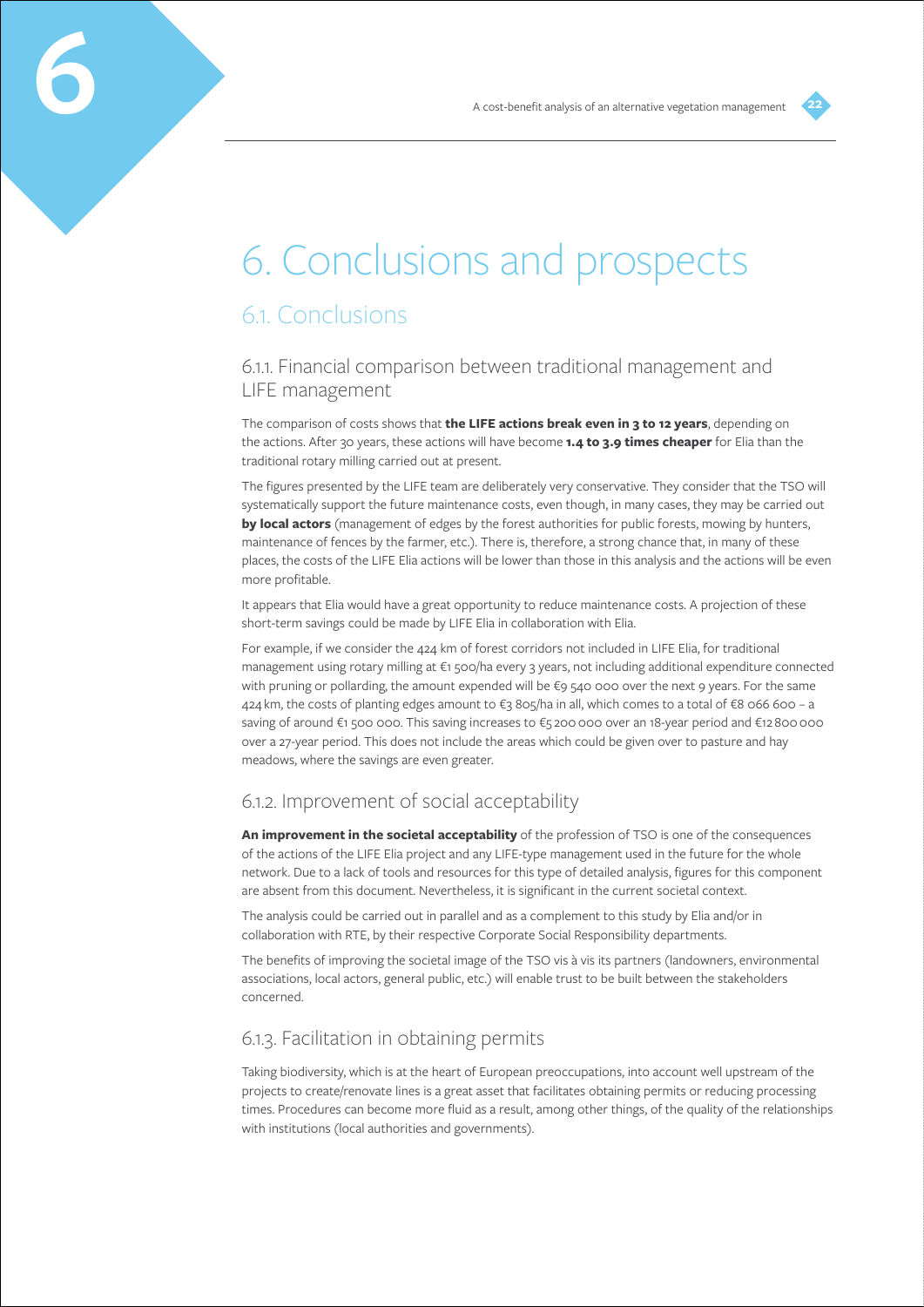

## 6.1.4. Overhead lines…a business strategy

In many places, the option of constructing new overhead lines or renovating old ones is becoming increasingly difficult, for landscape, social or environmental reasons. The solutions proposed by LIFE are likely to make construction/renovation possible again, since they take the above obstacles directly into account. The lifetime of an existing line can also be extended in this way.

### 6.1.5. Anticipation of European legislation

The problem of invasive plants is a concern that is being closely monitored by the European Commission. Future legislation to limit their spread is anticipated and will apply to various actors, including line operators. Electricity lines are areas conducive to the spread of these species, which "choke" indigenous vegetation. If we anticipate the measures to address this problem, we are in the vanguard of a more substantial effort if the situation is not taken under control now.

European legislation, by means of Natura 2000 and other Directives, emphasise the importance of conserving biodiversity. The LIFE Elia project integrates these changes by translating them into actions at the heart of the TSO.

## 6.2. Prospects

### 6.2.1. Prospects for the whole Elia network

The arrangements of forest corridors by LIFE require a **detailed knowledge of the contexts encountered**, both at the biological and human level (networks of knowledge of local actors such as local authorities, foresters, farmers and hunters). The ecological engineering required to implement the actions and monitor some of them cannot be ignored if Elia decides to apply the LIFE methods to its whole network. A **joint discussion by Elia/LIFE Elia team** to plan out the next 10 years would have the advantage of highlighting the experience acquired by the LIFE Elia team and Elia's expertise.

## 6.2.2. Towards greater freedom on the electricity pathway in forests

One of the steps which needs the most time for the actions to be put in place is certainly negotiation with landowners. Following the recognition by the Ministries of Energy and Nature of the work done by Elia to benefit the environment, it would be possible to explore ways of making it easier to change the type of management in forests. A possible kind of environmental right-of-way or flexible conservation status which would enable landowners to be strongly "convinced" would facilitate the work. This would enable the **landownership obstacle to be overcome where works are carried out in favour of biodiversity**.

## 6.2.3. A study expected by the TSO in Europe

This analysis is **expected by many TSO in Europe** because it will be the first of its kind in terms of its breadth and extensiveness.